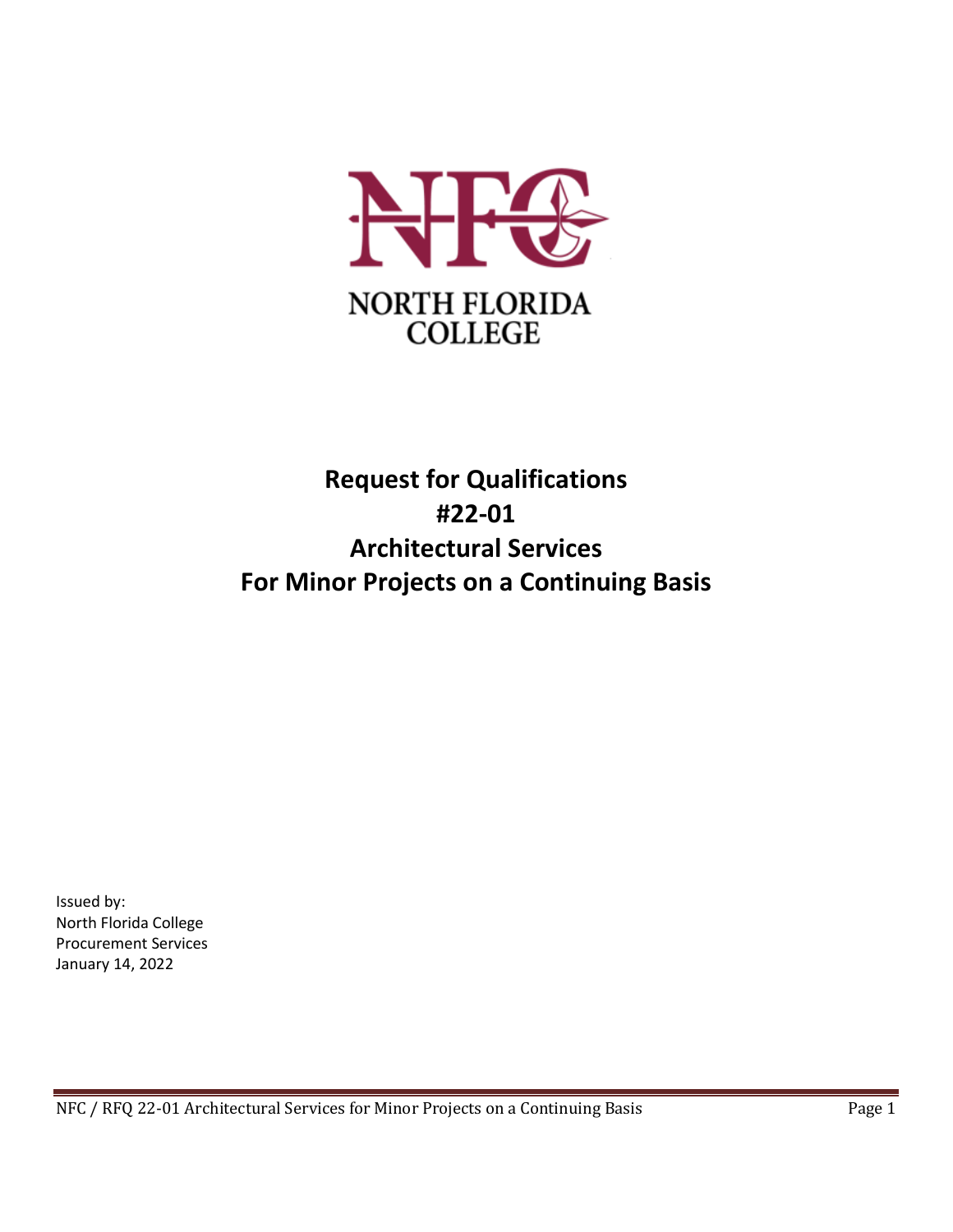#### Section One – Introduction

- A. Intent and Purpose
- B. Project Description
- C. North Florida College Informational Facts

Section Two – General Conditions, Instructions and Information for Proposers

- A. Definitions
- B. Time Line of Due Dates
- C. Point of Contact
- D. Interpretation of Documents/Written Addenda
- E. Delays
- F. Proposal Withdrawn
- G. Additional Information
- H. Award/Contract
- I. Termination
- J. Proposal Preparation Costs
- K. Accuracy of Proposal Information
- L. News Releases
- M. Public Entity Crimes
- N. Public Records
- O. Acceptance/Rejection
- P. Conflict of Interest
- Q. Relationship of Parties
- R. Personnel
- S. Familiarity with Laws
- T. Equal Opportunity Statement
- U. Drug/Alcohol Free Workplace
- V. E-Verify
- W. Taxes/Licenses/Permits
- X. Patents and Copyrights
- Y. College Liability
- Z. Vendor Liability
- AA. Audit
- BB. Protest
- CC. Disputes
- DD.Miscellaneous
- EE. Indemnification
- FF. Proprietary Material
- GG.Ownership of Work Products
- HH.Oral Presentation
- II. Errors and Omissions
- JJ. Firm's Responsibility
- KK. Qualification Rejection
- LL. Performance Inquiry
- MM.Severability
- NN.Prohibition against Assignment
- OO.Availability of Funds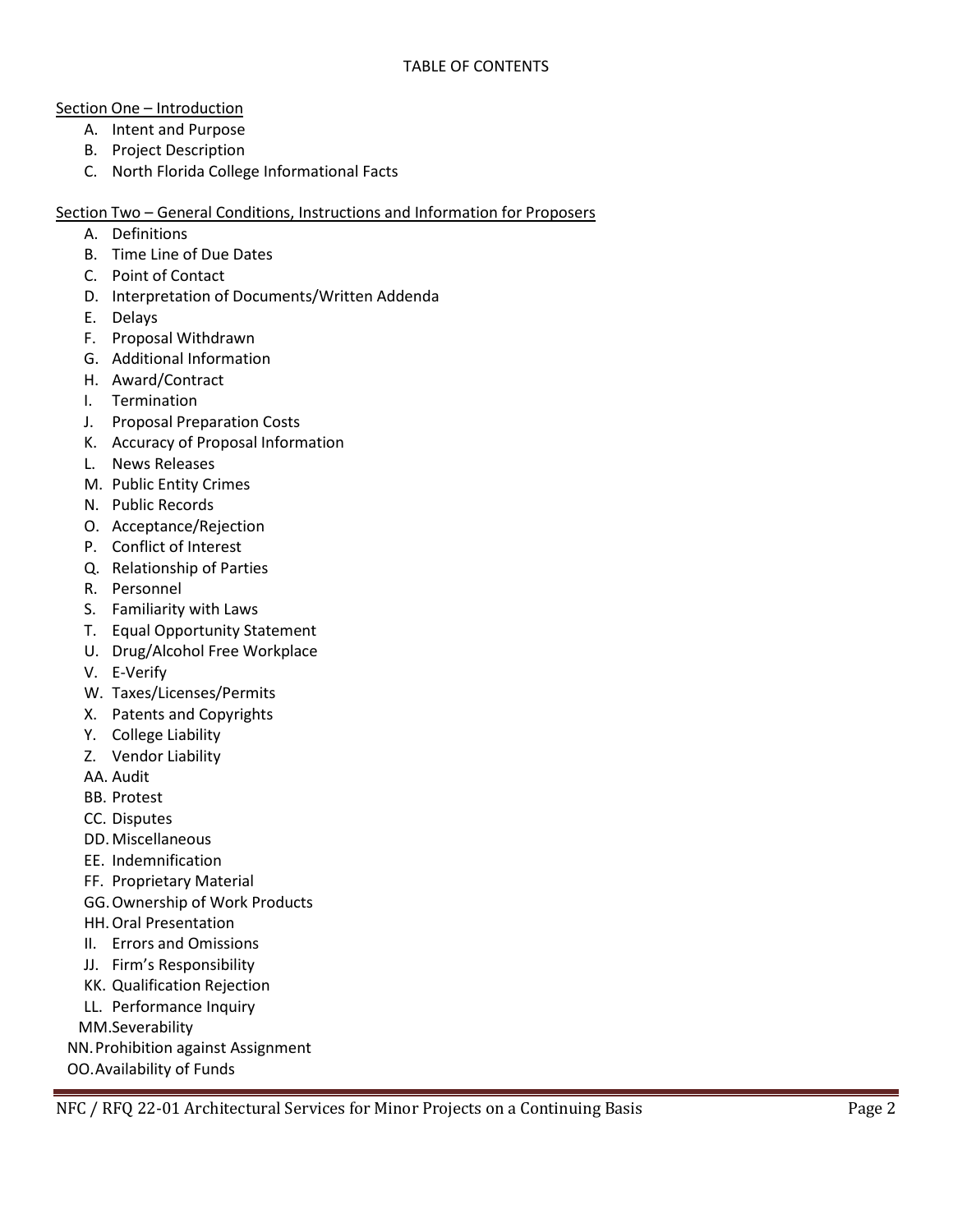#### Section Three – Submittal Instructions, Dates and Selection Process

- A. Instructions for Submittal of Responses
- B. Request for Qualifications Pertinent Dates
- C. Screening Selection Process/Evaluation Criteria

#### **Attachments**

Exhibit 1 CIP (North Florida College Capital Improvement Plan dated 6/15/21

Additional Forms required for submittal:

Forms can be located on College website at<https://www.nfc.edu/about-nfc/procurement-contracts/>

- Conflict of Interest Disclosure Form
- Drug Free Workplace Form
- IRS Form W-9, Request for Taxpayer Identification Number and Certification
- PUR 7068 Form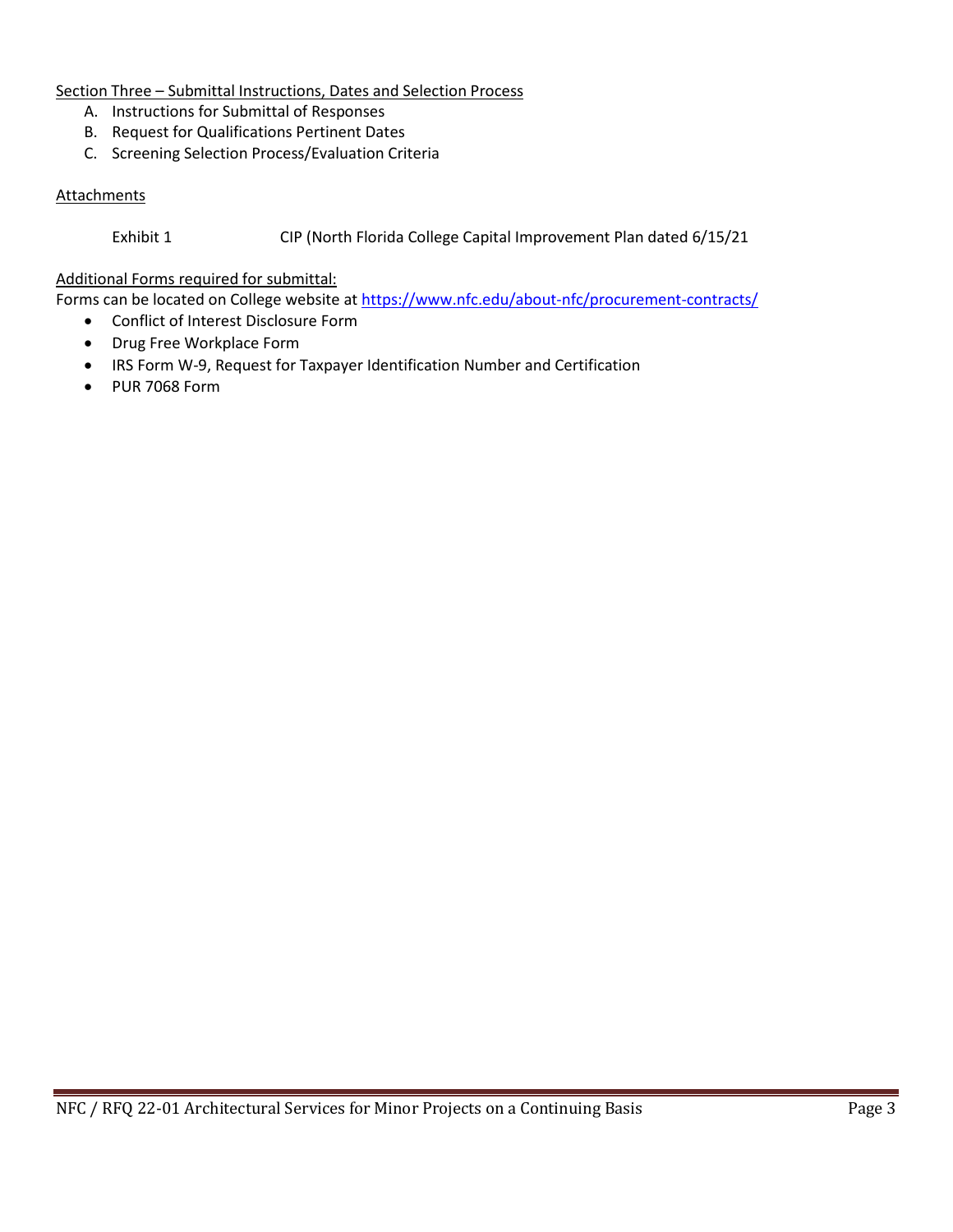## **SECTION ONE INTRODUCTION**

#### A. **Intent and Purpose**

**The District Board of Trustees of North Florida College, Florida, hereinafter referred to as 'College',** requests qualification statements from licensed architectural firms interested in entering into an agreement to provide architectural services for minor projects on a continuing basis for:

- a) Projects in which the estimated construction cost of each individual project under the contract does not exceed \$4 million; or for
- b) Study activity if the fee for professional services for each individual study under the contract does not exceed \$500,000; or for
- c) Work of a specified nature as outlined in the contract required by the College, with the contract being for a fixed term or with no time limitation except that the contract must provide a termination clause.

Architectural services will be for North Florida College, college-wide at its Madison or Suwannee campuses, as well as any other College facilities located within the six-county geographic region of the College (Jefferson, Taylor, Madison, Hamilton, Lafayette, Suwannee). Qualified firms must be licensed in the State of Florida and possess professional service registrations and licenses in accordance with applicable statutes, regulations and rules.

Pursuant to Chapters 1013.45 and 287.055 Florida Statutes, the District Board of Trustees of North Florida College, Florida intends to establish one agreement for the purpose of providing architectural services on a continuing basis college-wide for a period of two (2) years with an option to renew for two (2) additional one (1) year periods beginning on or about March 1, 2022. The College reserves the right, at its' discretion, to select no firms. In addition, nothing herein shall obligate North Florida College to select any particular number of architectural firms. Plans and specifications for North Florida College are subject to reuse in accordance with the provisions of Section 287.055 Florida Statutes.

It is anticipated the professional services will be provided beginning on or about March 1, 2022. The contract term shall be effective for two (2) years ending February 29, 2024, with an option to renew for two (2) additional one (1) year periods ending February 28, 2026.

Interested proposers are advised to thoroughly familiarize themselves with all details contained herein. Interested proposers must be licensed in the State of Florida and meet all other requirements in accordance with applicable statutes, regulations and rules. Professional architectural service companies interested in submitting qualifications must demonstrate relevant experience as later described in this Request for Qualifications.

The College reserves the right, at its' discretion, to waive any informality in the selection process and to reject any or all Statements of Qualification and/or cancel the Request for Qualifications at any time during the solicitation and selection process. The College reserves the right to award a contract to the next qualified proposer if an acceptable contract cannot be negotiated.

#### B. Project Description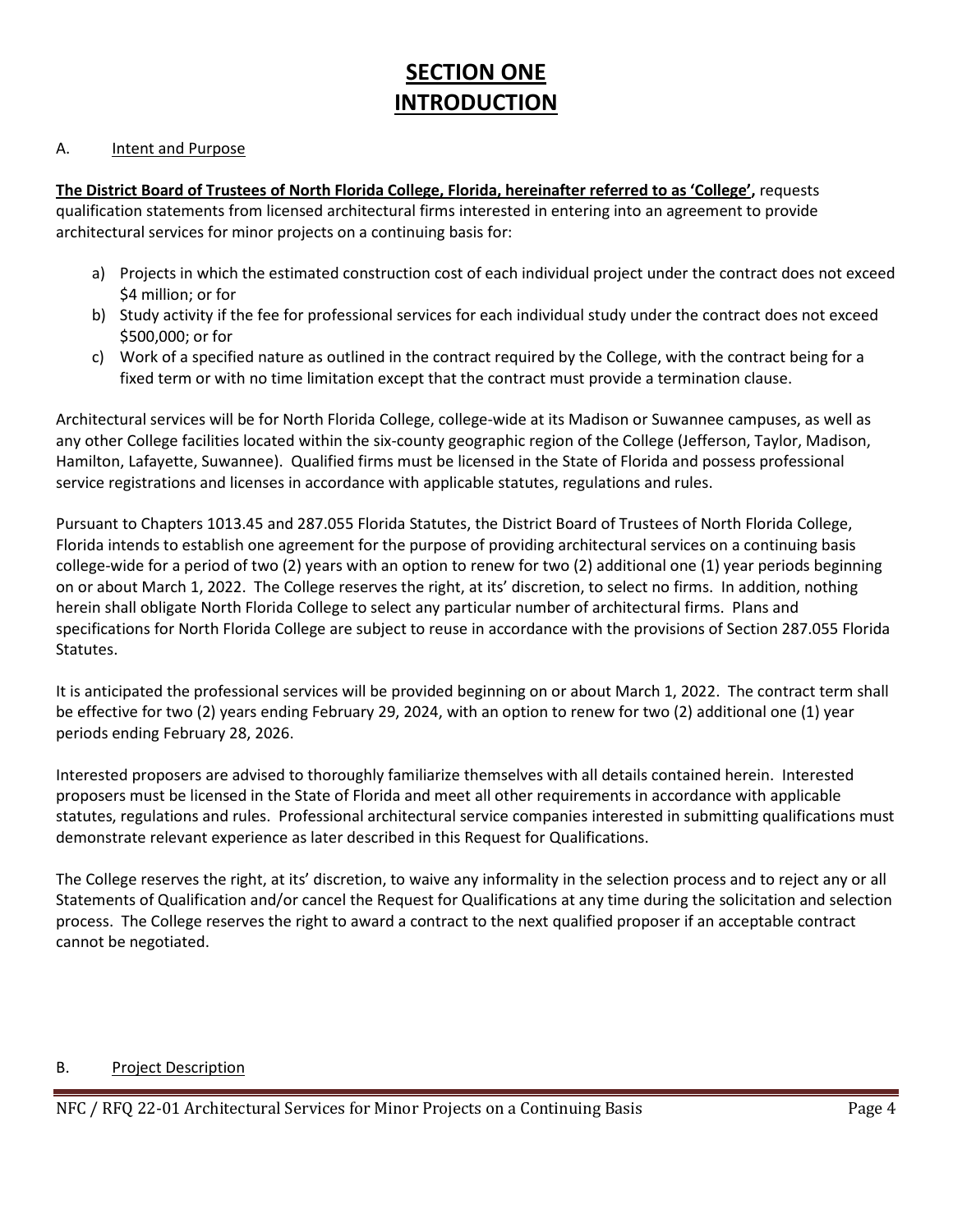- Project: Architectural services for construction projects on a continuing basis for:
	- a) Projects in which the estimated construction cost of each individual project under the contract does not exceed \$4 million; or for
	- b) Study activity if the fee for professional services for each individual study under the contract does not exceed \$500,000; or for
	- c) Work of a specified nature as outlined in the contract required by the College, with the contract being for a fixed term or with no time limitation except that the contract must provide a termination clause.

Locations: North Florida College College-Wide

| <b>Madison Campus</b>     | Live Oak Campus    | Other locations, as applicable, throughout the College's |
|---------------------------|--------------------|----------------------------------------------------------|
| 325 NW Turner Davis Drive | 210 Ohio Ave N     | six-county District                                      |
| Madison, FL 32340         | Live Oak, FL 32064 |                                                          |

For information purposes, the North Florida College Capital Improvement Program Report (or CIP) can be located at the following website: [https://www.nfc.edu/about-nfc/procurement-contracts/.](https://www.nfc.edu/about-nfc/procurement-contracts/)

Most of the projects are expected to be located at the Madison campus. North Florida College will utilize a professional architectural firm as part of a team to perform construction, remodeling and renovation projects. The professional architectural firm may be requested to perform programming, schematic work, design development and provide construction documents and/or any other portion of the project(s).

The obligations of North Florida College under this award are subject to the availability of the funds lawfully appropriated for its purpose by the State of Florida and the District Board of Trustees.

It is anticipated the professional services will be provided beginning on or about March 1, 2022. The contract term shall be effective for two (2) years ending February 29, 2024, with an option to renew for two (2) additional one (1) year periods ending February 28, 2026.

#### C. North Florida College Informational Facts

North Florida College was established by the Legislature in 1957 and serves the six-county geographic region of the following counties: Hamilton, Madison, Lafayette, Suwannee and Taylor. The main campus is located in Madison, Florida. For more information, please visit our Websit[e https://www.nfc.edu.](https://www.nfc.edu/)

A typical schedule for the College has the campuses open for classes from 8:00AM EST to 4:30PM EST, Monday through Friday, with reduced schedules and/or special classes and/or college sponsored events on Saturdays and Sundays. There are normally two breaks during the year, one in the spring months and the other during the December holiday season. While the spring break is one week in duration, the December holiday break may be one to two weeks in duration. The College will supply to the vendor, upon request, an annual College calendar which provides information on term dates, closed dates, graduation dates, etc.

## **SECTION TWO GENERAL CONDITIONS, INSTRUCTIONS AND INFORMATION FOR PROPOSERS**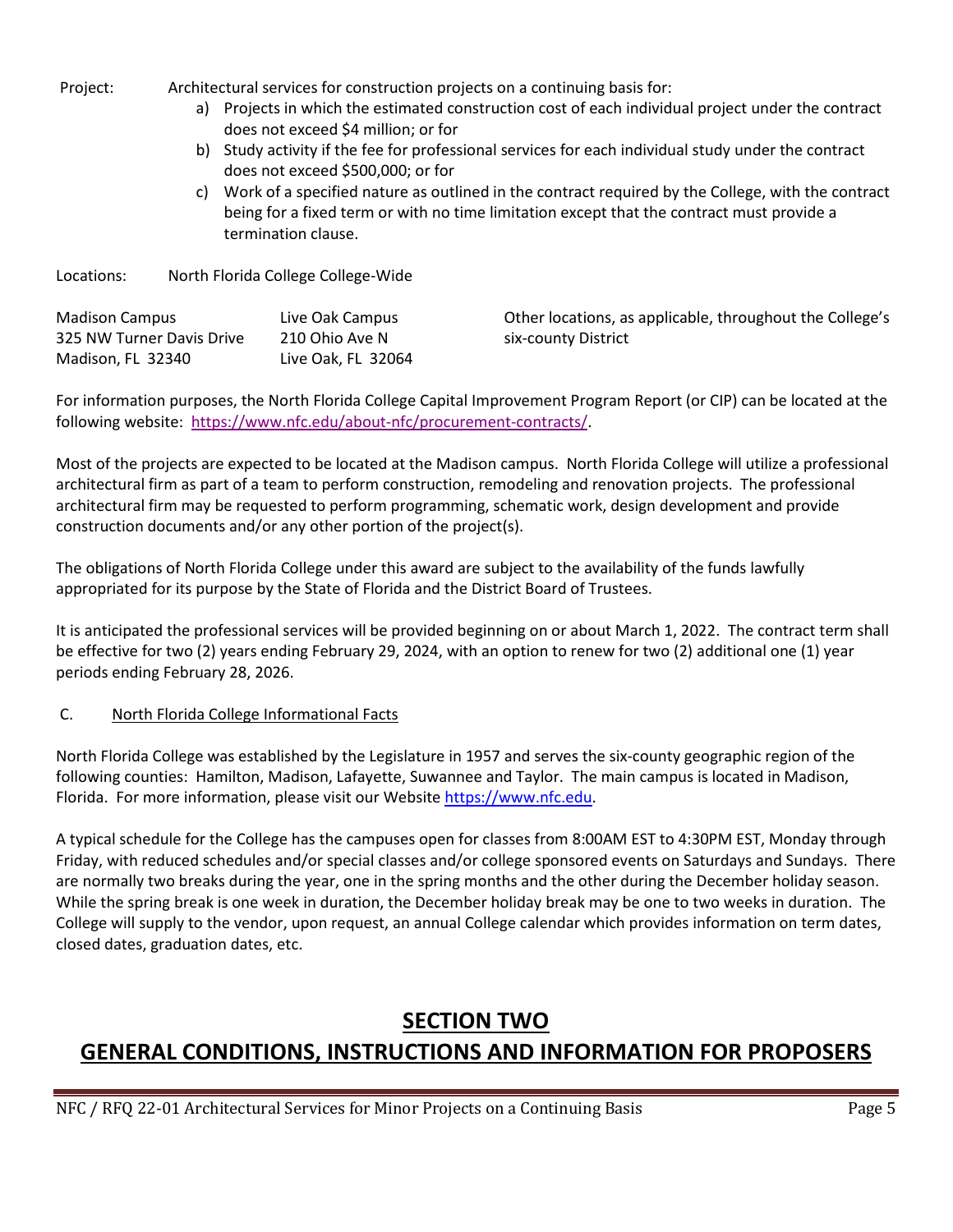#### A. Definitions

#### **NFC:**

The District Board of Trustees of North Florida College, Florida; the 'College'

#### **RFQ:**

Request for Qualifications; a formal request soliciting qualifications

#### **PROPOSER/RESPONDENT:**

An individual, firm, partnership, corporation, association or other legal entity permitted by law to provide professional architectural services for educational entities and who submits a response to the RFQ

#### **RESPONSE/PROPOSAL/SUBMITTAL:**

Qualifications and other information submitted in response to an RFQ

#### **EVALUATION TEAM:**

Comprised of college staff; established to review and score the submittals in accordance with the criteria and make recommendation for award; an appointed member of college staff will serve as the nonvoting chairperson

#### **CONTRACTOR/VENDOR:**

A company or person which is awarded the RFQ/agreement

B. Time Line of Items Due

| NFC NO.                                                        | RFQ 22-01                                   |
|----------------------------------------------------------------|---------------------------------------------|
| RFQ Information:                                               | Micah Rodgers procurement@nfc.edu           |
| RFQ Issue Date:                                                | 1/14/2022                                   |
| Submittal Information is available electronically at websites: | https://www.nfc.edu/about-                  |
|                                                                | nfc/procurement-contracts/                  |
| Last day to request information or any and all questions       | 1/31/2022 4:30 p.m. EST                     |
| <b>Submission Deadline</b>                                     | 2/7/2022 2:00 p.m. EST See Section 3 Part A |
| Oral Evaluation Committee Meeting of Finalist:                 | 2/11/2022 2:00p.m. TBD                      |
| North Florida College District Board of Trustee Meeting:       | 2/15/2022                                   |

#### C. Point of Contact

The College's point of contact for all matters relating to this RFQ is Micah Rodgers, Chief Business Officer. If there are any questions concerning the RFQ, direct in writing, to NFC VIA email [procurement@nfc.edu.](mailto:procurement@nfc.edu) **Neither questions nor answers will be provided via phone or in person.** The last day to submit questions will be the end of business (4:30 p.m. EST) on January 31, 2022. Questions received after January 31, 2022 will not be answered.

Proposers to this solicitation or persons acting on their behalf may not contact, between the release of the solicitation and the end of the 72-hour period following the College posting the notice of intended award, excluding Saturdays, Sundays, and state holidays, any employee, officer or agent of the College concerning any aspect of this solicitation,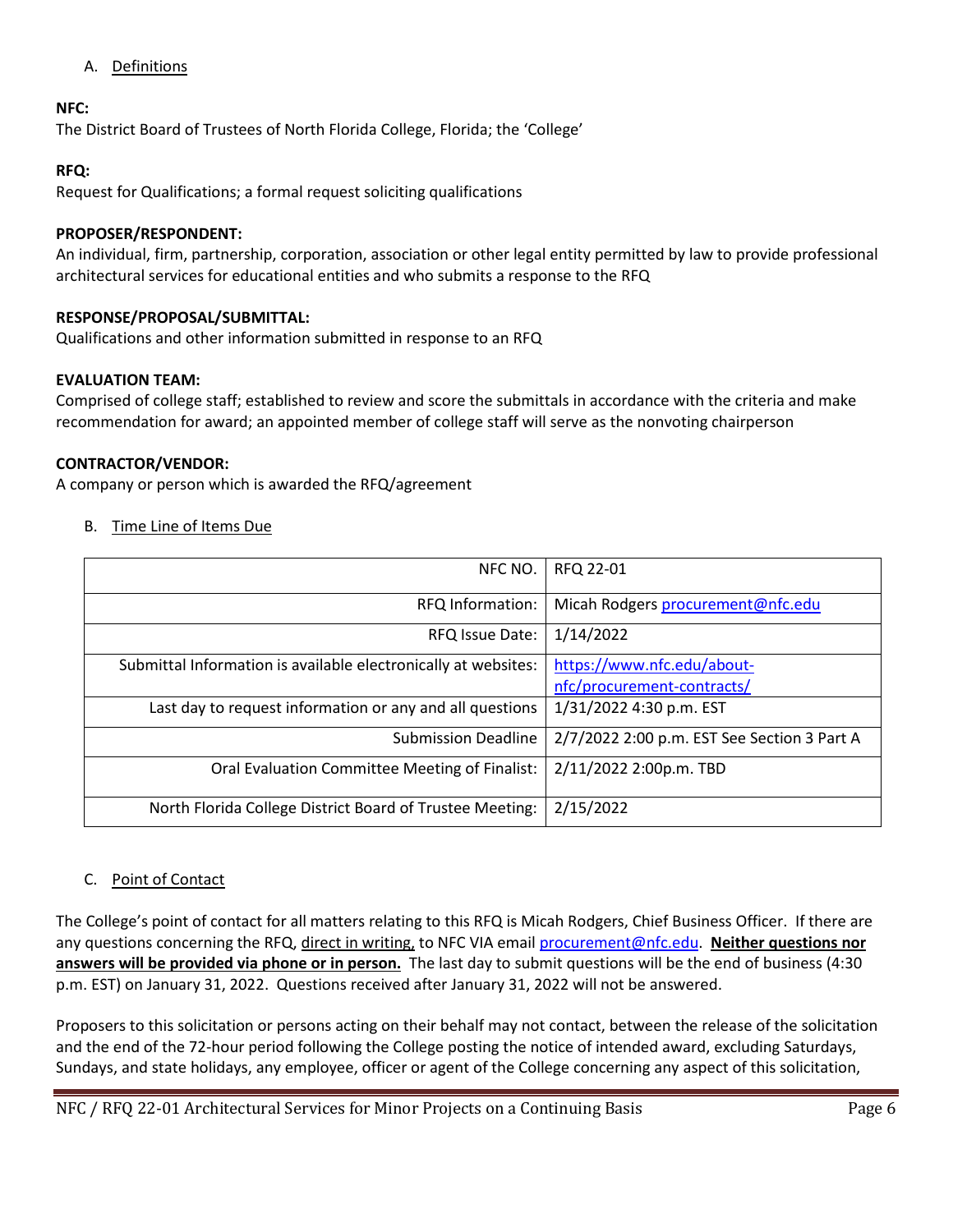except in writing to NFC or as provided in the solicitation documents. Violations of this provision may be grounds for rejecting a response.

## D. Interpretation of Documents/Written Addenda

No interpretation of the meaning of the RFQ document or correction of any apparent ambiguity, inconsistency or error therein will be made to any respondent verbally. Requests for such interpretation or correction should be made in writing to the College's point of contact (Section Two, Letter B). Interpretation of the wording of this document shall be the sole responsibility of the College and that interpretation shall be final.

A written addendum may be issued by NFC prior to the RFQ submittal date, supplementing, modifying or interpreting any portion of this RFQ and same will be posted on the College's website: [https://www.nfc.edu/about](https://www.nfc.edu/about-nfc/procurement-contracts/)[nfc/procurement-contracts/.](https://www.nfc.edu/about-nfc/procurement-contracts/) No verbal or written information from other sources are authorized as representing the College.

In case the College finds it expedient to supplement, modify or interpret any portion of the RFQ document prior to the submittal date, such procedure will be accomplished by the issuance of written addenda to the RFQ and posted at the following website: [https://www.nfc.edu/about-nfc/procurement-contracts/.](https://www.nfc.edu/about-nfc/procurement-contracts/)

It is the sole responsibility of all prospective respondents to visit the website, prior to submitting their response, <https://www.nfc.edu/about-nfc/procurement-contracts/> to view the solicitation and download any or all issued addenda.

## E. Delays

The College, at its sole discretion, may delay the scheduled due dates indicated if it is to the advantage of the College to do so. The College will post delays or changes and information or addendums on the College's website <https://www.nfc.edu/about-nfc/procurement-contracts/> it is the sole responsibility of interested proposers to consistently monitor this site for changes. Failure to note changes posted on the website will be the fault of the potential proposer and not the responsibility of the College.

## F. Proposal Withdrawn

Respondents may withdraw their proposals by notifying NFC in writing at any time prior to the time set for the submittal deadline. These notices may be provided to NFC in person, or emailed to [procurement@nfc.edu.](mailto:procurement@nfc.edu) Once opened, proposals become the property of NFC and will not be returned to the respondents.

## G. Additional Information

No additional information may be submitted, or follow-up performed by any proposer after the stated due date, outside of a formal presentation to the evaluation team, unless specifically requested by NFC.

## H. Award/Contract

The College intends to select the most responsible and responsive proposer that can demonstrate in their written response and in their oral presentation quantitative and qualitative information based on the criteria contained herein. The proposer understands that this RFQ does not constitute an agreement or contract with the proposer. An official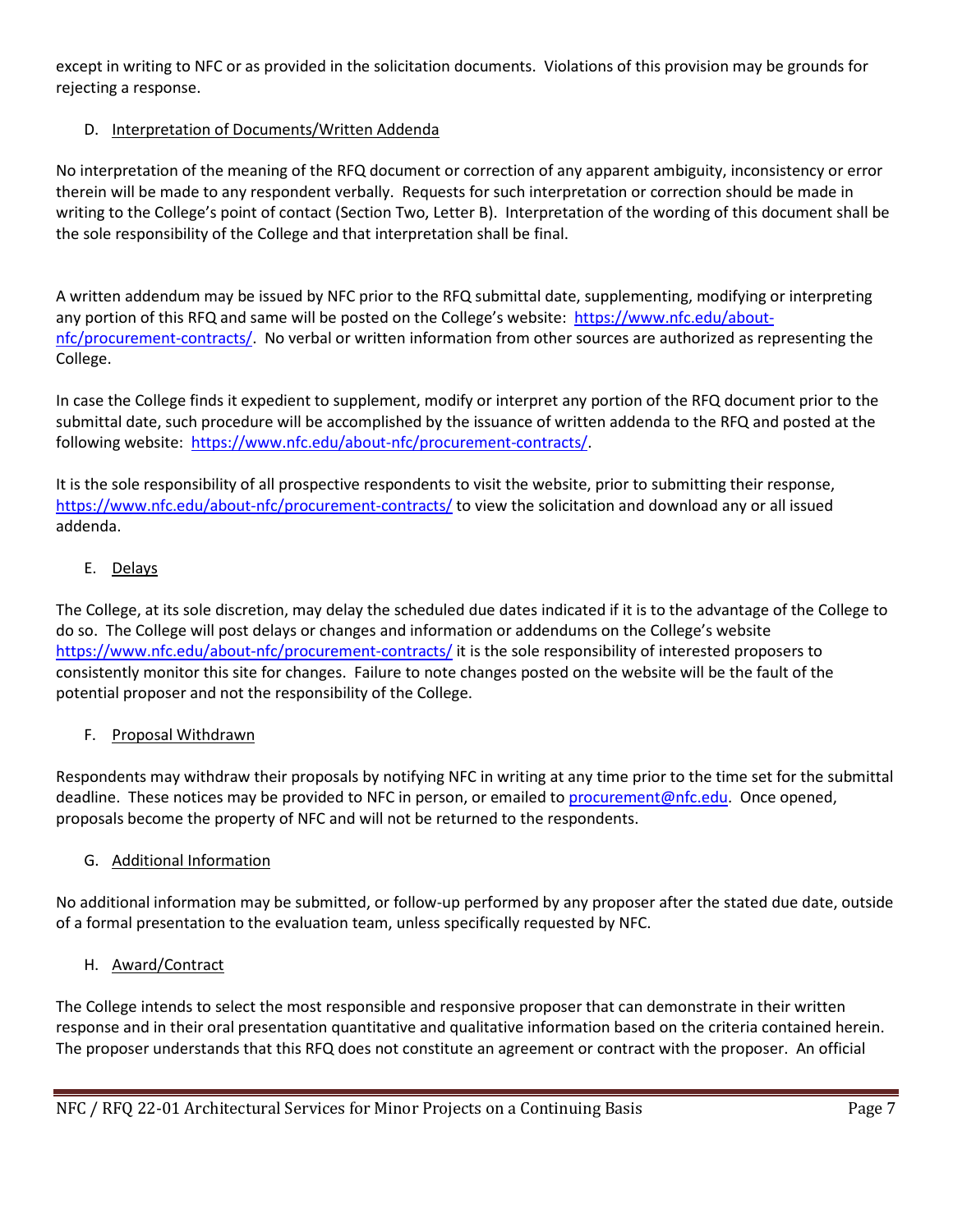contract or agreement is not binding until all related documents are reviewed and accepted by appointed staff, approved by the appropriate level of authority within NFC and executed by the parties.

The written responses are considered phase one of the screening selection process with oral presentations considered phase two of the screening selection process. Phase one and phase two are evaluated separately and, at no point, are combined to represent an overall score. The College reserves the right to select a proposal which, in the opinion and discretion of the College, will be in the best interest of the College and/or the most advantageous to the College. Following approval of the intended award by the District Board of Trustees, the agreement will be executed between the College and selected vendor.

The District Board of Trustees of North Florida College, Florida intends to establish an agreement for the purpose of providing architectural services on a continuing basis college-wide.

It is anticipated the professional services will be provided beginning on or about March 1, 2022. The contract term shall be effective for two (2) years ending February 29, 2024, with an option to renew for two (2) additional one (1) year periods ending February 28, 2026.

## I. Termination

The College may, by written notice to the vendor, terminate the agreement for default in whole or in part if the vendor fails to:

- 1. Provide products or services that comply with the specifications herein or final negotiated specifications or fails to meet the College's performance standards
- 2. Deliver the supplies or to perform the services within the time specified in the agreement or any extension of same
- 3. Make progress so as to endanger performance of the agreement or
- 4. Perform any of the other provisions of the agreement

Prior to termination for default, the College will provide written notice to the vendor affording the vendor the opportunity to cure the deficiencies or to submit a specific plan to resolve the deficiencies within ten (10) days (or the period specified in the notice) after receipt of the notice. Failure to cure the deficiency shall result in termination action. The vendor and its sureties (if any) shall be liable for any damage to the College resulting from the vendor's default of the agreement. This liability includes any increased costs incurred by the College in completing contract performance.

In the event of termination by the College for any cause, the vendor will have, in no event, any claim against the College for lost profits or compensation for lost opportunities. After a receipt of a termination notice and except as otherwise directed by the College, the vendor shall:

- 1. Stop orders/work on the date and to the extent specified
- 2. Terminate and settle all orders and/or subcontracts relating to the performance of the terminated work
- 3. Transfer all work in process, completed work and other materials related to the terminated work as directed by the College and
- 4. Continue and complete all parts of that work that have not been terminated

If the vendor's failure to perform the contract arises from causes beyond the control and without the fault or negligence of the vendor, the contract shall not be terminated for default. Examples of such causes include acts of God or the public enemy, acts of a government in its sovereign capacity, fires, floods, epidemics, strikes and unusually severe weather.

The contract may be terminated by College for convenience upon ninety (90) days written notice to the other party.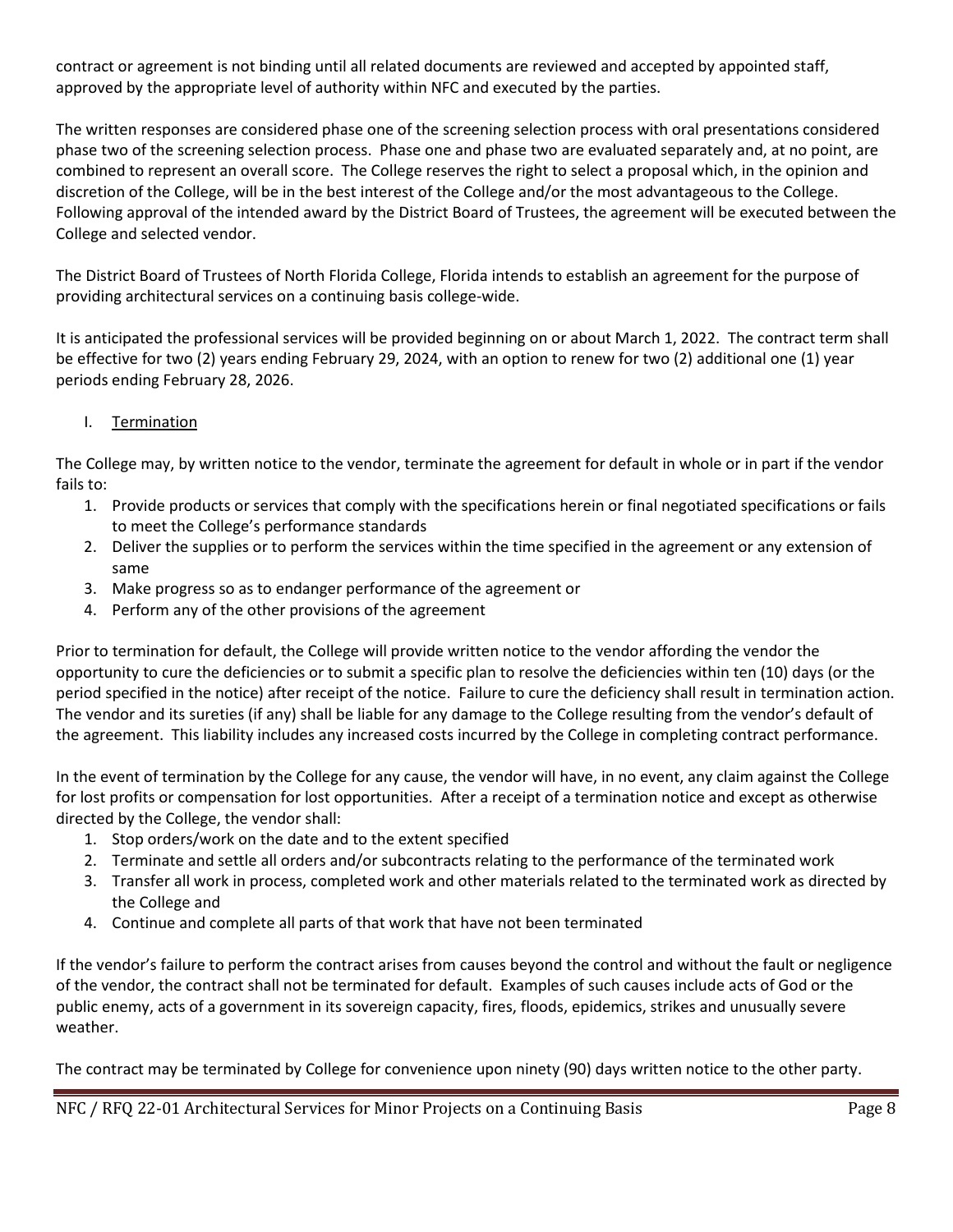#### J. Proposal Preparation Costs

Neither NFC nor its representatives shall be liable for any expenses incurred in connection with preparation of a proposal. Proposers should prepare their submittals simply and economically, providing a straightforward and concise description of the proposer's ability to meet the requirements of the RFQ.

#### K. Accuracy of Proposal Information

Any proposer which submits in its proposal to NFC any information which is determined to be substantially inaccurate, misleading, exaggerated, or incorrect, shall be disqualified from consideration.

#### L. News Releases

The proposer shall obtain the prior approval of NFC for any news releases or other publicity pertaining to this RFQ or other service, study or project to which it relates.

#### M. Public Entity Crimes

Award will not be made to any person or affiliate identified on the Department of Management Services "Convicted Vendor List". This list is defined as consisting of persons and affiliates who are disqualified from public contracting and the purchasing process because they have been found guilty of a public entity crime. No public entity shall award any contract to, or transact any business in excess of the threshold amount provided in Section 287.017 Florida Statutes for Category Two (currently \$35,000.00) with any person or affiliate on the "Convicted Vendor List" for a period of thirty-six (36) months from the date that person or affiliate was placed on the "Convicted Vendor List" unless that person or affiliate has been removed from the list. By signing and submitting the RFQ response forms, proposer attests that they have not been placed on the "Convicted Vendor List". Any person submitting proposals in response to this RFQ must execute and submit Form PUR7068, SWORN STATEMENT UNDER SECTION 287.133(3) (A), Florida Statutes. The form can be found at the following website: [https://www.nfc.edu/about-nfc/procurement-contracts/.](https://www.nfc.edu/about-nfc/procurement-contracts/)

#### N. Public Records

Upon award recommendation or until thirty (30) days after opening, whichever occurs first, proposals become "public records" and shall be subject to public disclosure consistent with Chapter 119, Florida Statutes. Proposers must invoke the exemptions to disclosure provided by law in the response to the RFQ and must identify the data or other materials to be protected, and must state the reasons why such exclusion from public disclosure is necessary. Proposers will be responsible for all costs, including attorneys' fees, associated with defending such asserted exemptions from disclosure.

Vendor shall keep and maintain all records for at least five (5) years following the termination of the resulting contract. If there is an audit finding and the audit finding has not been resolved at the end of the five (5) years, the records shall be retained until resolution of the audit finding.

The vendor agrees to comply with Florida Public Record Law and specifically to comply with the requirements of Section 119.0701(2), Florida Statutes. The resulting agreement may be unilaterally terminated by the College in the event the vendor fails to permit public access to all documents, papers, letters, or other materials subject to the provisions of Chapter 119, Florida Statutes, and made or received by vendor in conjunction with the resulting agreement after being given 10 days' written notice of noncompliance.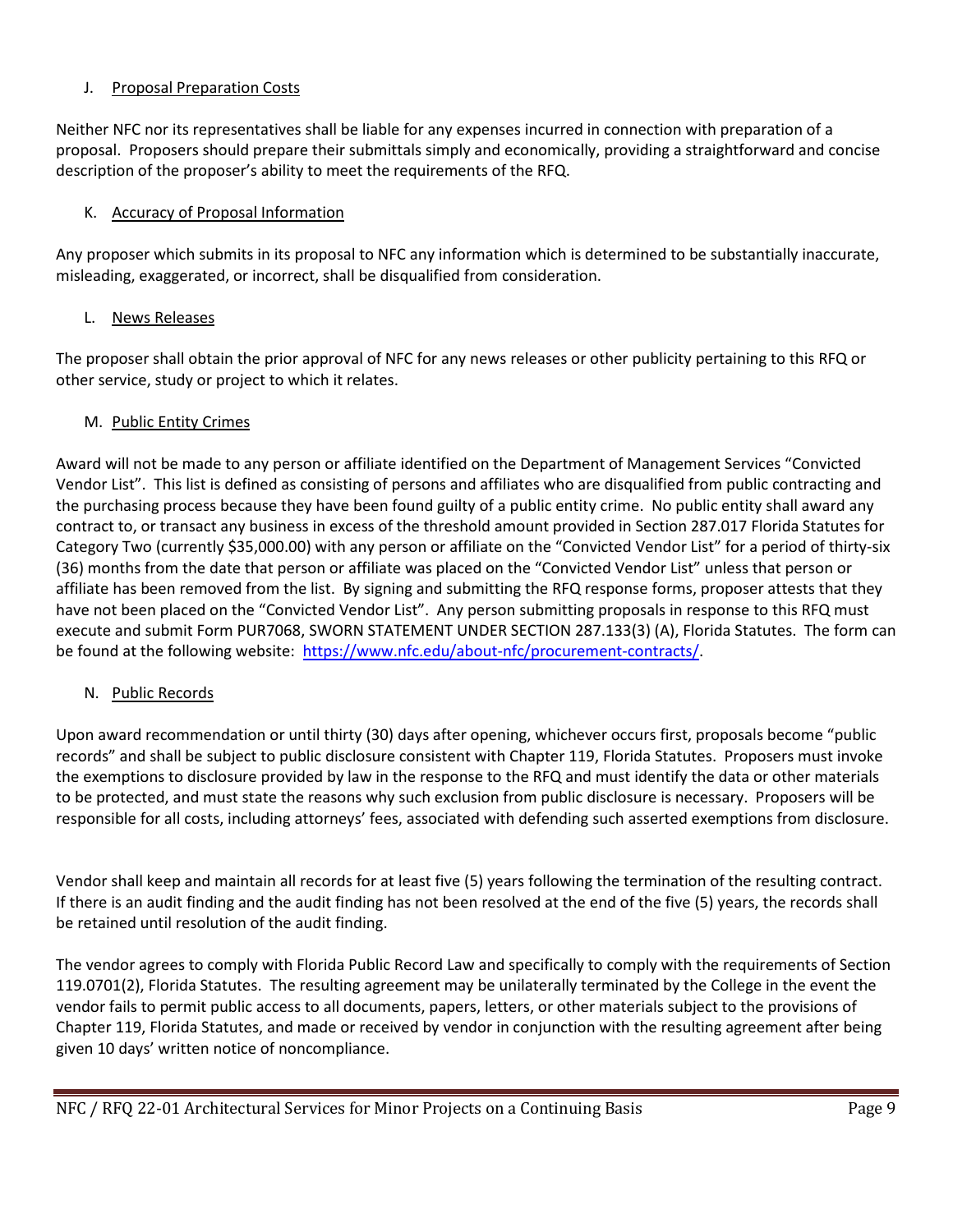A resulting contract shall contain the following language:

- 1) Vendor, while acting on behalf of the College, shall keep and maintain public records required by the College to perform the service
- 2) Upon request from the College's custodian of public records, vendor shall provide the College with a copy of the requested records or allow the access to public records to be inspected or copied within a reasonable time at a cost that does not exceed the cost provided in under Chapter 119, Florida Statutes or as otherwise provided by law
- 3) In the event of a public records request pertaining to records in vendor's possession or control:
	- a) The vendor shall promptly provide the College copies of all records created or maintained in the course of performance under this contract or all such records to be inspected and copied within a reasonable amount of time
	- b) If the vendor fails to supply such records or make the records available within a reasonable amount of time, then the College may apply to a state court of competent jurisdiction for an order compelling the production of such records. In the event the College seeks mandatory injunctive relief, vendor waives the requirement that the College must first prove: (a) its lack of an adequate remedy at law (b) the irreparable harm absent entry of the injunction, or (c) that injunctive relief will serve the public interest
- 4) Upon the completion of the contract, the vendor shall:
	- a) Transfer, at no cost, to the College all public records in possession of the vendor and shall destroy any duplicate public records that are exempt or confidential and exempt from public records disclosure requirements or
	- b) Keep and maintain public records required by the College to perform the service and shall meet all applicable requirements for retaining public records
- 5) All records stored electronically must be provided to the College, upon request from the College's custodian of public records, in a format that is compatible with the information technology systems of the College
- 6) Vendor shall ensure that public records that are exempt or confidential and exempt from public records disclosure requirements are not disclosed for the duration of the contract term and following completion of the contract if the vendor does not transfer the records to the College

## **7) IF THE VENDOR HAS QUESTIONS REGARDING THE APPLICATION OF CHAPTER 119, FLORIDA STATUTES, TO THE VENDOR'S DUTY TO PROVIDE PUBLIC RECORDS RELATING TO ANY RESULTING CONTRACT, CONTACT THE CUSTODIAN OF PUBLIC RECORDS, KIM SCARBORO, AT (850) 973-1613, [scarborok@nfc.edu,](mailto:scarborok@nfc.edu) NORTH FLORIDA COLLEGE, 325 NW TURNER DAVIS DRIVE, MADISON, FLORIDA 32340.**

## O. Acceptance/Rejection

NFC reserves the right to reject all proposals, to waive any informalities and technicalities, and to solicit and re-advertise for new proposals, or to abandon the project in its entirety. NFC reserves the right to make the award to that proposer who, in the opinion of NFC, will be in the best interest of and/or the most advantageous to NFC. NFC reserves the right to reject the proposal of any vendor who has previously failed in the proper performance of an award or to deliver on time contracts, or who, in NFC's opinion, is not in a position to perform properly under this award. NFC reserves the right to inspect all facilities of proposers in order to make a determination as to the foregoing.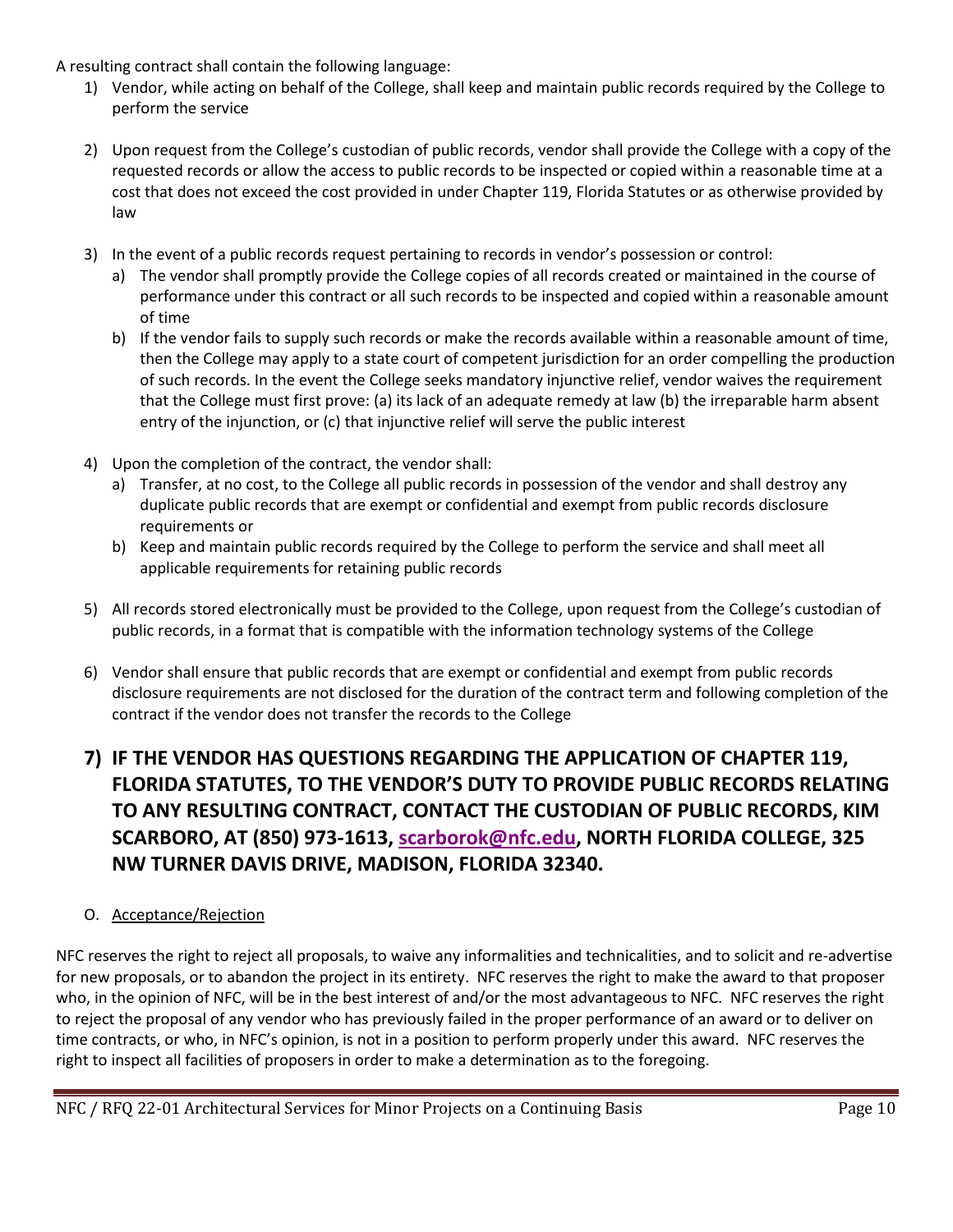## P. Conflict of Interest

All respondents must disclose with their proposal the name of any officer, director, or agent who is also an employee of North Florida College. Further, all respondents must disclose the name of any College employee who owns, directly or indirectly, an interest of five percent (5%) or more in the respondent's firm or any of its branches. Should the awarded proposer permanently or temporarily hire any college employee who is, or has been, directly involved with the proposer prior to or during performance of the resulting agreement, the agreement shall be subject to immediate termination by the College. The Conflict of Interest Disclosure Form shall be completed and submitted as part of the proposal response. The Conflict of Interest Disclosure Form can be found at the following website address: [https://www.nfc.edu/about](https://www.nfc.edu/about-nfc/procurement-contracts/)[nfc/procurement-contracts/.](https://www.nfc.edu/about-nfc/procurement-contracts/)

## Q. Relationship of Parties

The vendor is an independent contractor and will furnish services upon its own credit rather than as an employee, agent or representative of the College. The conduct and control of the services performed pursuant to the agreement shall be solely with the vendor; however, such services shall be performed in accordance with generally accepted procedures and methods. None of the benefits provided by the College to its employees, including, but not limited to, compensation insurance and unemployment insurance, are available from College to vendor or the employees, agents or public servants of the vendor. Vendor will be solely and entirely responsible for vendor's acts and for the acts of vendor's agents, employees and public servants during the performance of the agreement.

#### R. Personnel

Vendor, for the life of contract and any subsequent renewals, shall comply with any North Florida College operating procedure requiring college operators, vendors, contractors and associates on any North Florida College campus to submit to a fingerprint-based state and federal criminal history check as set forth under Florida Statute 1012.467 or any other fingerprint identification check as deemed necessary and requested by North Florida College. Vendor shall, when so requested by North Florida College, pursuant to a Florida Statute 1012.467 request, comply by filing with the Department of Law Enforcement a complete set of fingerprints and by providing any other documentation deemed necessary to comply with such state and federal criminal history check, of any vendor employees or agents working under this contract.

## S. Familiarity with Laws

All proposers are required to comply with all federal, state, and local laws, codes, rules and regulations controlling the action or operation of this RFQ. Relevant laws may include but are not limited to: the Fair Labor Standards Act (FLSA), the Americans with Disabilities Act of 1990, Florida Administrative Code, Chapter 6A-14, State Requirements for Educational Facilities (SREF), Florida Statute 1013 (K-20 Education Code – Educational Facilities), OSHA regulations, and all Civil Rights legislation.

#### T. Equal Opportunity Statement

North Florida College, an equal access institution, prohibits discrimination in its employment, programs and activities based on race, sex, gender identity, age, color, religion, national origin, ethnicity, disability, pregnancy, sexual orientation, marital status, genetic information or veteran status. Questions pertaining to educational equity, equal access or equal opportunity should be addressed to the College's Equity Coordinator: Denise Bell, (850)973-9481, [belld@nfc.edu;](mailto:belld@nfc.edu)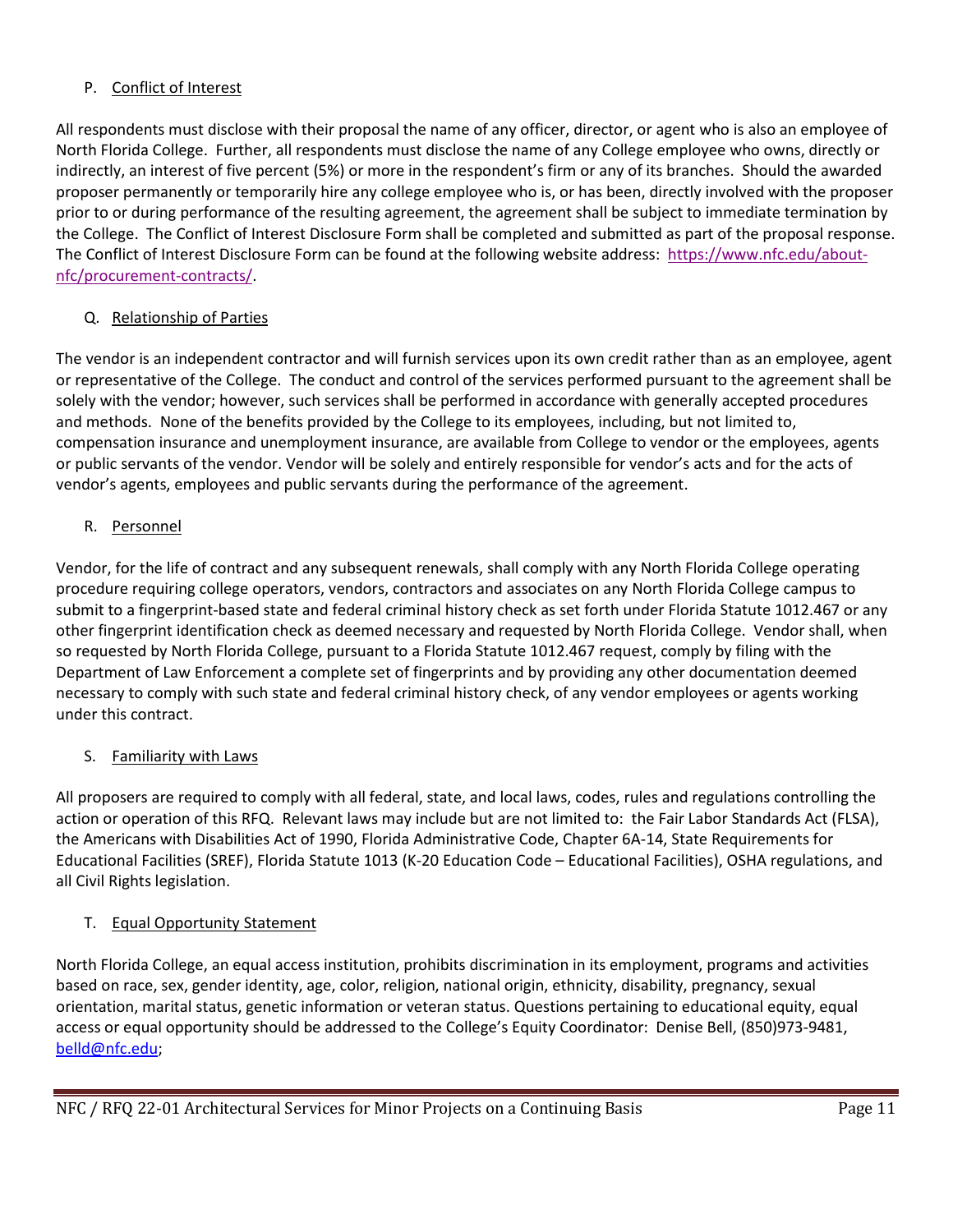#### U. Drug/Alcohol Free Workplace

North Florida College believes in a drug free workplace and is committed through in-house policies to this objective. The vendor shall have similar policies for employees assigned to the College. The proposer shall complete and submit the "Drug Free Workplace Form". The form can be found at the following website: [https://www.nfc.edu/about](https://www.nfc.edu/about-nfc/procurement-contracts/)[nfc/procurement-contracts/.](https://www.nfc.edu/about-nfc/procurement-contracts/)

## V. E-Verify

Vendor, for the life of contract and any subsequent renewals, shall cooperate and comply with all legal requirements requiring college operators, vendors, contractors and associates on any North Florida College campus to submit to a verification of employment eligibility through the U.S. Department of Homeland Security's E-Verify system as set forth under Florida Statute 448.095, Employment Eligibility. The verification of employment eligibility will include all persons employed during the agreement term by the vendor to perform duties within Florida and all persons (including subcontractors) assigned by the vendor to perform work pursuant to the agreement with the College. Upon request by the College, evidence of compliance shall be provided to College.

## W. Taxes/Licenses/Permits

Vendor shall pay all applicable taxes and purchase any licenses that may be required in the performance of the resulting agreement. In addition, the vendor shall be responsible for obtaining all necessary vendor and employee permits and/or registration cards in compliance with all applicable federal, state and municipal statutes.

## X. Patents and Copyrights

Vendor agrees to indemnify and save harmless the College, its officers, employees, agents, or representatives using the goods specified herein from any loss, damage or injury arising out of a claim or suit at law or equity for actual or alleged infringement of letters of patent by reason of the buying, selling or using the goods supplied under this RFQ, and will assume the defense of any and all suits and will pay all costs and expenses thereto.

## Y. College Liability

North Florida College will be liable only for property damage and/or bodily injury pursuant to resulting agreement and which occur as a direct result of negligence of the College, its agents or employees. The College is self-insured through the Florida College System Risk Management Consortium as a state agency and liability is, therefore, limited to sovereign immunity limits of \$200,000.00 per person and \$300,000.00 per occurrence, in accordance with Florida Statute 768.28.

## Z. Vendor Liability

The Vendor shall purchase and maintain, during the term of agreement, insurance policies described herein issued by companies licensed in Florida possessing a minimum A.M. Best Company rating of no less than A-VI. Certificates of Insurance (Form ACORD 25; 2010/05) and Occupational/Professional Licenses carried by the vendor shall be furnished to the College prior to commencement of work and annually thereafter as applicable. Submit via US postal service or when possible, electronically submit Certificates of Insurance to [procurement@nfc.edu.](mailto:procurement@nfc.edu) The vendor must be licensed or approved to do business within the State of Florida.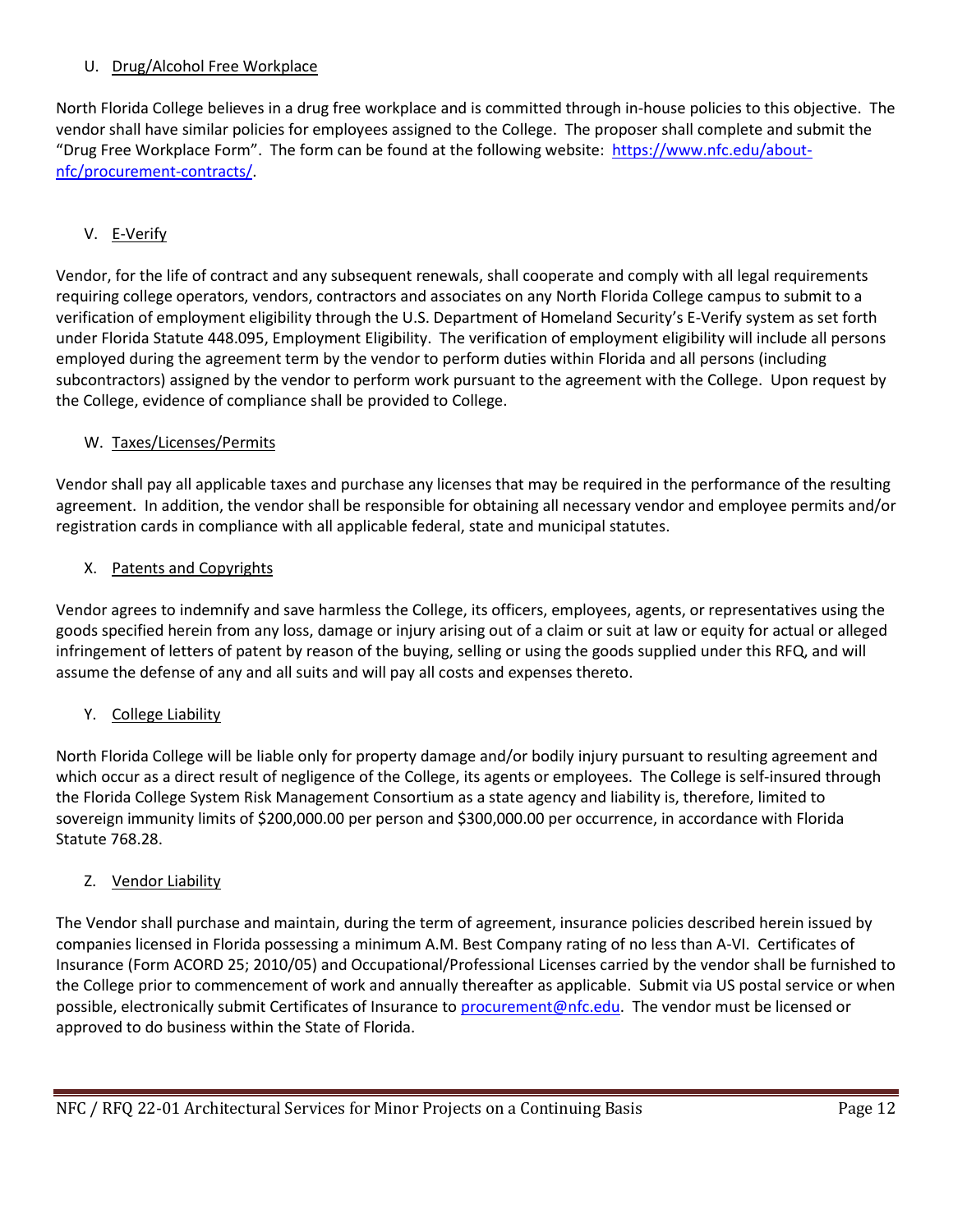With the exception of Professional Liability, Pollution Liability (if applicable) and Workers' Compensation, all policies must name the District Board of Trustees of North Florida College, its officers, employees, agents, and volunteers as "Additional Insured" (ISO Form CG 2010, 2004 Edition or equivalent).

The Certificate Holder and Additional Insured shall be known and identified on the ACORD Certificates as follows:

The District Board of Trustees of North Florida College, Florida ATTN: Director of Employee Services 325 NW Turner Davis Drive Madison, Florida 32340

Should any of the policies required herein be cancelled before the expiration date thereof, notice will be delivered in accordance with the policy provisions. Failure of the Certificate Holder to demand a certificate or other evidence of full compliance with insurance requirements or failure of the Certificate Holder to identify a deficiency from evidence that is provided shall not be construed as a waiver of insured's obligation to maintain such insurance.

Failure to maintain the required insurance may result in termination of the agreement at the Certificate Holder's option. By requiring this insurance, the College does not represent that coverage and limits will necessarily be adequate to protect the Insured and such coverage and limits shall not be deemed as a limitation of Insured's liability under the terms of the agreement. Vendor shall insure that all subcontractors comply with the same insurance requirements that the vendor is required to meet.

Minimum Insurance Coverage and Requirements:

Prior to the commencement of work, the vendor must obtain and maintain the minimum insurance coverage set forth below. Dollar amounts may change in accordance with the Project. By requiring such minimum insurance, North Florida College shall not be deemed or construed to have assessed the risk that may be applicable to the vendor. The vendor shall assess its own risks and if it deems appropriate and/or prudent, maintain higher limits and/or broader coverage. The vendor is not relieved of any liability or other obligations assumed or pursuant to the agreement by reason of its failure to obtain or maintain insurance in sufficient amounts, duration or types. Unless otherwise approved by the College, all insurance coverage must be written on an occurrence basis with the exception of Professional Liability and Pollution Liability (if applicable).

- i. Coverage:
	- 1. Commercial General Liability ISO CG 001 Form or equivalent. Coverage to include:
		- Premises and Operations Personal/Advertising Injury Products/Completed Operations
			- Broad Form Property Damage
		- Independent Contractors
	- 2. Automobile Liability including all:
		- Any Auto (owned, non-owned, hired)
		- Personal Injury Protection (when applicable)
	- 3. Workers' Compensation
		- Statutory Limits as per Florida Statute 440 including Employer's Liability
	- 4. Excess/Umbrella Liability (as needed)
		- Excess of Commercial General Liability, Automobile Liability and Employer's Liability; Coverage should be as broad as primary
	- 5. Professional Liability the policy/coverage shall be amended to include the following: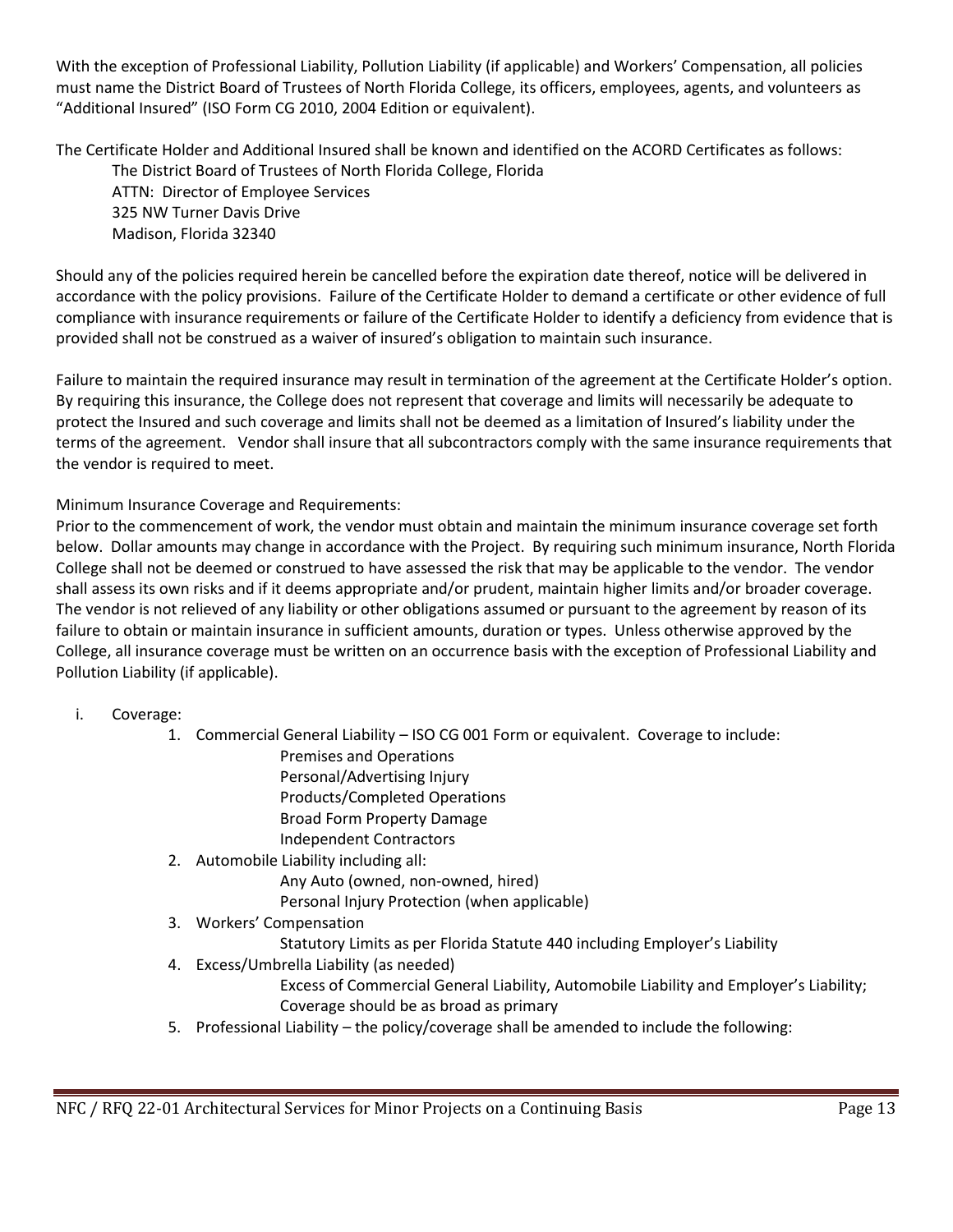- a) Amendment of any Contractual Liability Exclusion to state that the exclusion does not apply to any liability of others which you assume under a written agreement provided such liability is caused by your wrongful acts
- b) Claims alleging improper supervision of sub-consultants
- c) Representative Insured Wording amended to include past principals/employees
- d) Cancellation Clause shall provide written notice prior to cancellation to College
- e) Policy is to be the primary basis; if other professional coverage is carried, an endorsement is to be issued acknowledging that there is excess coverage above this policy; the declaration page shall show the other policy is intended to function as excess, and shall be shown on the declarations page of this policy
- f) Notice Provision for Claims to be added stating that it is agreed that knowledge of an act, error, or omission by an agent or employee of the Insured, shall not in itself constitute knowledge by the Insured, unless an officer, owner, partner, or principal of the Insured shall have received such notice

#### ii. Limits:

1. Required Limits:

The following minimum limits of liability are required; however, the limits are subject to change based on the type and extent of project. The vendor is required to purchase and maintain Professional Liability.

| <b>Commercial General Liability</b>           |             |  |  |  |
|-----------------------------------------------|-------------|--|--|--|
| Each Occurrence Limit                         | \$1,000,000 |  |  |  |
| General Aggregate                             | \$2,000,000 |  |  |  |
| Personal/Advertising Injury                   | \$1,000,000 |  |  |  |
| Products/Completed Operations Aggregate       | \$2,000,000 |  |  |  |
| Fire Damage (Any One Fire)                    | \$50,000    |  |  |  |
| Medical Payments (Any One Person)             | \$5,000     |  |  |  |
| <b>Automobile Liability</b>                   |             |  |  |  |
| Bodily Injury/Property Damage (Each Accident) | \$1,000,000 |  |  |  |
| Personal Injury Protection                    | Statutory   |  |  |  |
| <b>Workers' Compensation</b>                  |             |  |  |  |
| Coverage A (Workers' Compensation)            | Statutory   |  |  |  |
| Coverage B (Employer's Liability)             | \$1,000,000 |  |  |  |
| <b>Umbrella Liability</b>                     |             |  |  |  |
| Each Occurrence Limit (\$1-\$5M)              | \$1,000,000 |  |  |  |
| <b>Professional Liability</b>                 |             |  |  |  |
| Each Claim (\$1-\$3M)                         | \$1,000,000 |  |  |  |
| Annual Policy Aggregate (\$2-\$5M)            | \$2,000,000 |  |  |  |
| <b>Pollution Liability (as applicable)</b>    |             |  |  |  |
| Per Claim                                     | \$1,000,000 |  |  |  |
| <b>Annual Policy Aggregate</b>                | \$1,000,000 |  |  |  |

2. Additional Requirements:

a) Be on a primary basis, non-contributory with any other insurance coverage and/or selfinsurance carried by the District Board of Trustees, North Florida College

- b) Include a Waiver of Subrogation Clause that clearly states that the insurer paying any claim arising by reason of any operations under the agreement will not seek reimbursement from North Florida College
- c) Include a Separation of Insured Clause (Cross Liability) for all liability policies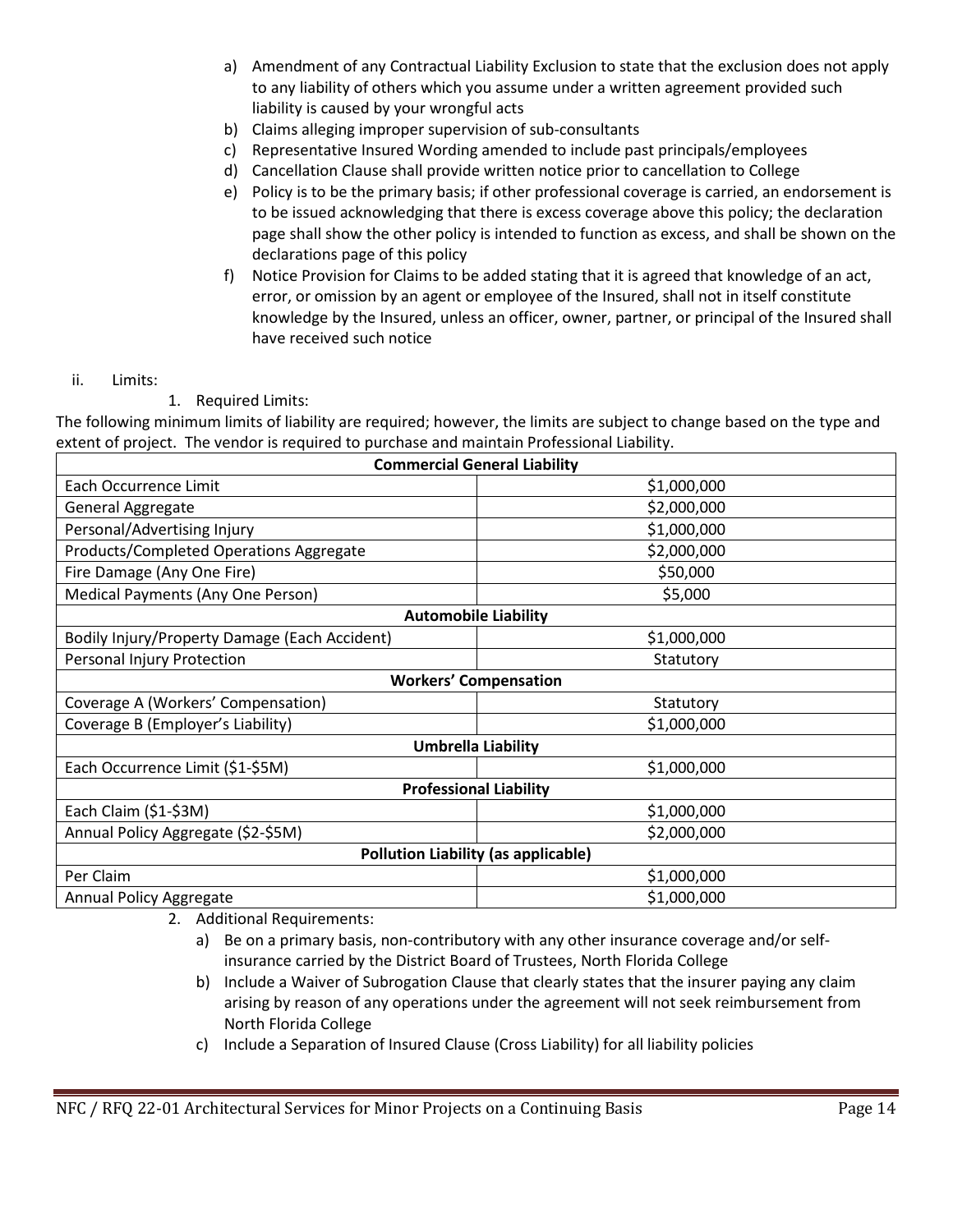- d) The College prefers advance written notice prior to policy non-renewal, cancellation or material change or alteration.
- e) Provide uninterrupted Professional Liability for three (3) years after contract end date.

## AA. Audit

All of the vendor's correspondence, records, vouchers and books of account, insofar as work done or money expended under the contract is concerned, may be subject to inspection by College personnel working in an internal auditing capacity and/or external auditors, including legislative auditors. The audit inspection may occur at any time during the term of the contract and for a period of five (5) years after the completion of the contract. All records shall be retained in accordance with Section Two (2), Letter M of this RFQ.

## BB. Protest

Any Notice of Protest involving the specifications/terms/conditions or any other aspect of the RFQ must be filed in writing within seventy-two (72) hours after the posting of the solicitation. Formal written protest must be filed within ten (10) days after the date of the Notice of Protest is filed; noting references to the specific statutes the protest is based upon. Failure to file a Notice of Protest or failure to file a formal written protest within the time prescribed shall constitute a waiver of proceeding under Chapter 120, Florida Statutes.

Following phase one and phase two of the Screening Selection Process and prior to the intended award being presented to the North Florida College District Board of Trustees, it is the sole responsibility of all prospective proposers to visit the websit[e https://www.nfc.edu/about-nfc/procurement-contracts/](https://www.nfc.edu/about-nfc/procurement-contracts/) to view the intended award public posting on the date specified in Section Three, Letter B of this solicitation. Failure to file a written protest to NFC within the time prescribed (72 hours) in section 120.57(3) (b), Florida Statutes, shall constitute a waiver of protest proceedings. A lobbying blackout period shall commence upon issuance of the solicitation until the approved recommendation for award.

## CC. Disputes

In case of any doubt or difference of opinion as to the specifications, equivalent products, or items to be furnished hereunder, the decision of the College shall be final and binding on both parties.

## DD. Miscellaneous

The vendor shall not use the name of the College, or any of the College's symbols or marks, in any way unless approved in writing by the College. The vendor shall not assign the agreement or any of the rights or duties hereunder without the prior written consent of the College. The agreement shall be governed by the laws of the State of Florida.

The College has reviewed purchasing agreements and state term contracts available under Florida Statutes Section 287.056 as required in Florida Statutes Section 1010.04.

## EE. Indemnification

To the fullest extent permitted by law, the vendor shall defend, indemnify, and hold harmless the College, its officials, agents and employees from and against any and all claims, suits, judgments, demands, liabilities, damages, cost and expenses (including attorney's fees) of any kind or nature whatsoever arising directly or indirectly out of or caused in whole or in part by any act or omission of the vendor or its subcontractors (if any), anyone directly or indirectly employed by them, or anyone for whose acts any of them may be liable; excepting those acts or omissions arising out of the sole negligence of the College.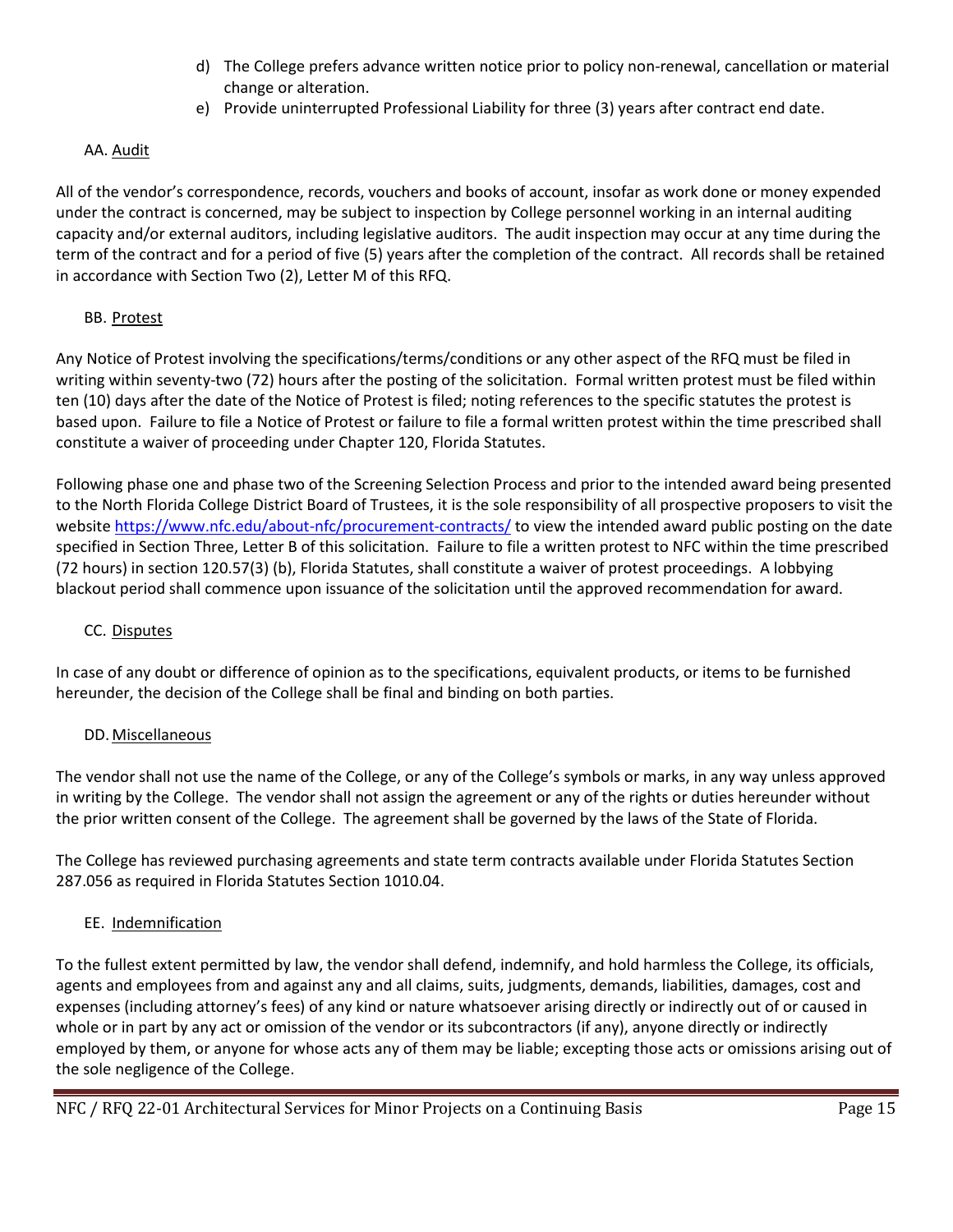#### FF. Proprietary Material

All rights to proprietary material must be transferable to the College in the event the vendor goes out of business.

#### GG.Ownership of Work Products

The College will be considered the Owner of all work products produced under the contract that results from this RFQ.

#### HH.Oral Presentation

After submittals have been opened, a limited number of firms submitting proposals in response to the RFQ may be required, at the request of the College, to make an oral presentation and/or provide written clarifications. Such presentations and/or clarifications will provide an opportunity for the firm to clarify the qualification. Firms will not be allowed to change their qualifications. NFC will initiate and schedule a time and location for any presentations which may be required.

#### II. Errors and Omissions

The proposer is expected to comply with the true intent of this RFQ, taken as a whole, and shall not avail itself of any errors or omissions to the detriment of the service. If proposer suspects any error, omission, or discrepancy in the specifications or instructions, the proposer shall immediately notify the College, in writing, and the College shall issue and post a written addendum. The proposer is responsible for the contents of its qualification and for satisfying the requirements set forth in the RFQ.

#### JJ. Firm's Responsibility

It is understood, and the proposer hereby agrees, that it shall be solely responsible for all services that it proposes, notwithstanding the detail present in the RFQ.

#### KK. Qualification Rejection

The College shall have the right to reject any or all qualifications and in particular to reject a qualification not accompanied by data required by the RFQ or a qualification in any way incomplete or irregular. Conditional qualifications will not be accepted.

#### LL. Performance Inquiry

As part of the evaluation, the College may make inquiries to determine the ability of the proposer to perform the work. The College reserves the right to reject any qualification if the proposer fails to satisfy the College with proper qualifications to carry out the obligations of a resulting agreement.

#### MM. Severability

If any provisions of the agreement resulting from this RFQ is contrary to, prohibited by, or deemed invalid by applicable laws or regulations of any jurisdiction in which it is sought to be enforced, then said provisions shall be deemed inapplicable and omitted and shall not invalidate the remaining provisions of the agreement. In the event any provision of any resulting agreement shall be held invalid or unenforceable by a court of competent jurisdiction, or by an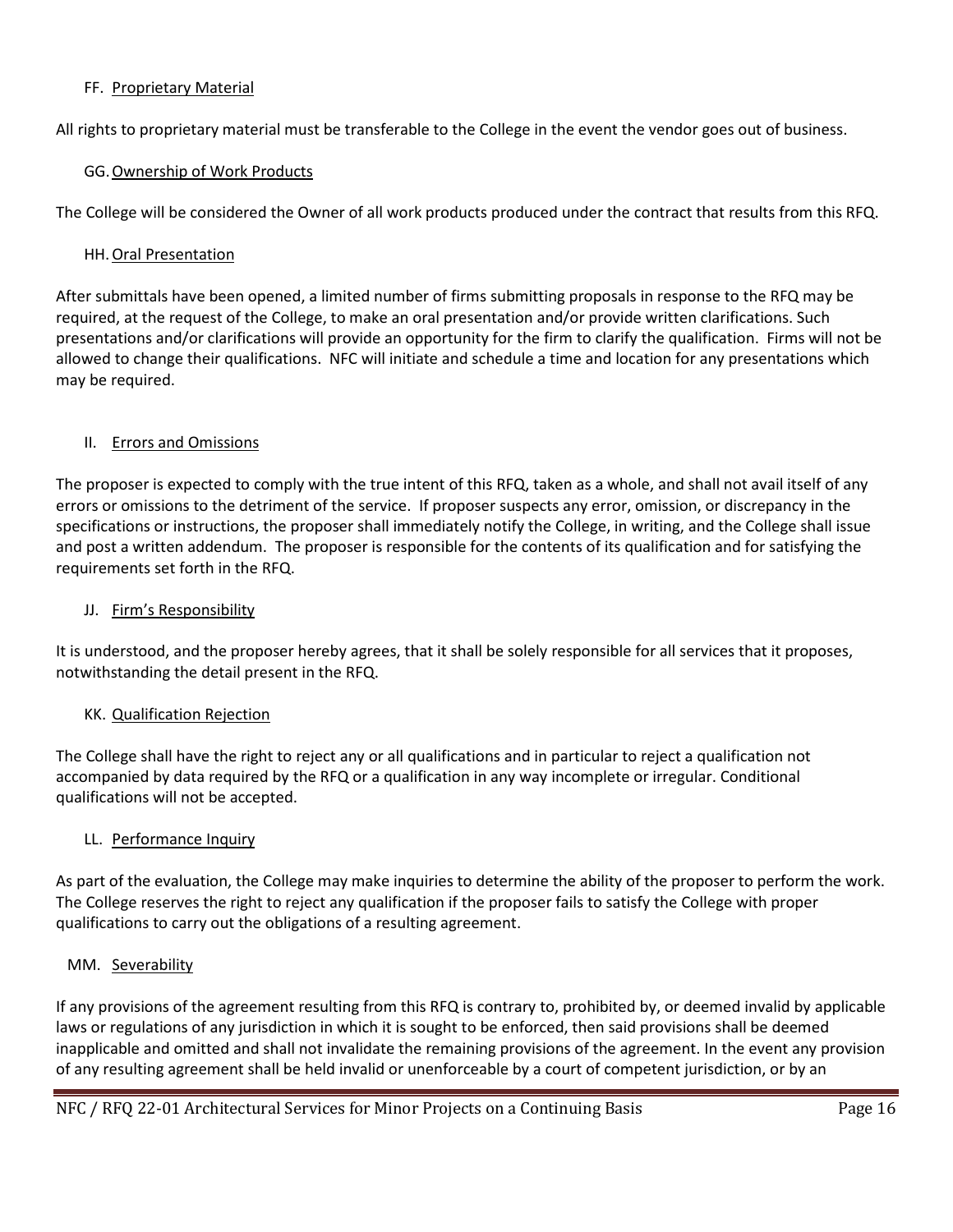administrative hearing officer in accordance with Chapter 120, Florida Statutes, such holding shall not invalidate or render unenforceable any other provision hereof.

#### NN.Prohibition Against Assignment

Neither the College nor the vendor shall assign, sublet, convey or transfer its interest in a resulting contract without the written consent of the other. Nothing herein shall be construed as creating any personal liability on the part of any officer or agent of the College which may be a party hereto, nor shall it be construed as giving any rights or benefits hereunder to anyone other than the College and the vendor.

#### OO. Availability of Funds

The obligations of North Florida College under this award are subject to the availability of the funds lawfully appropriated for its purpose by the State of Florida and the District Board of Trustees, North Florida College, Florida.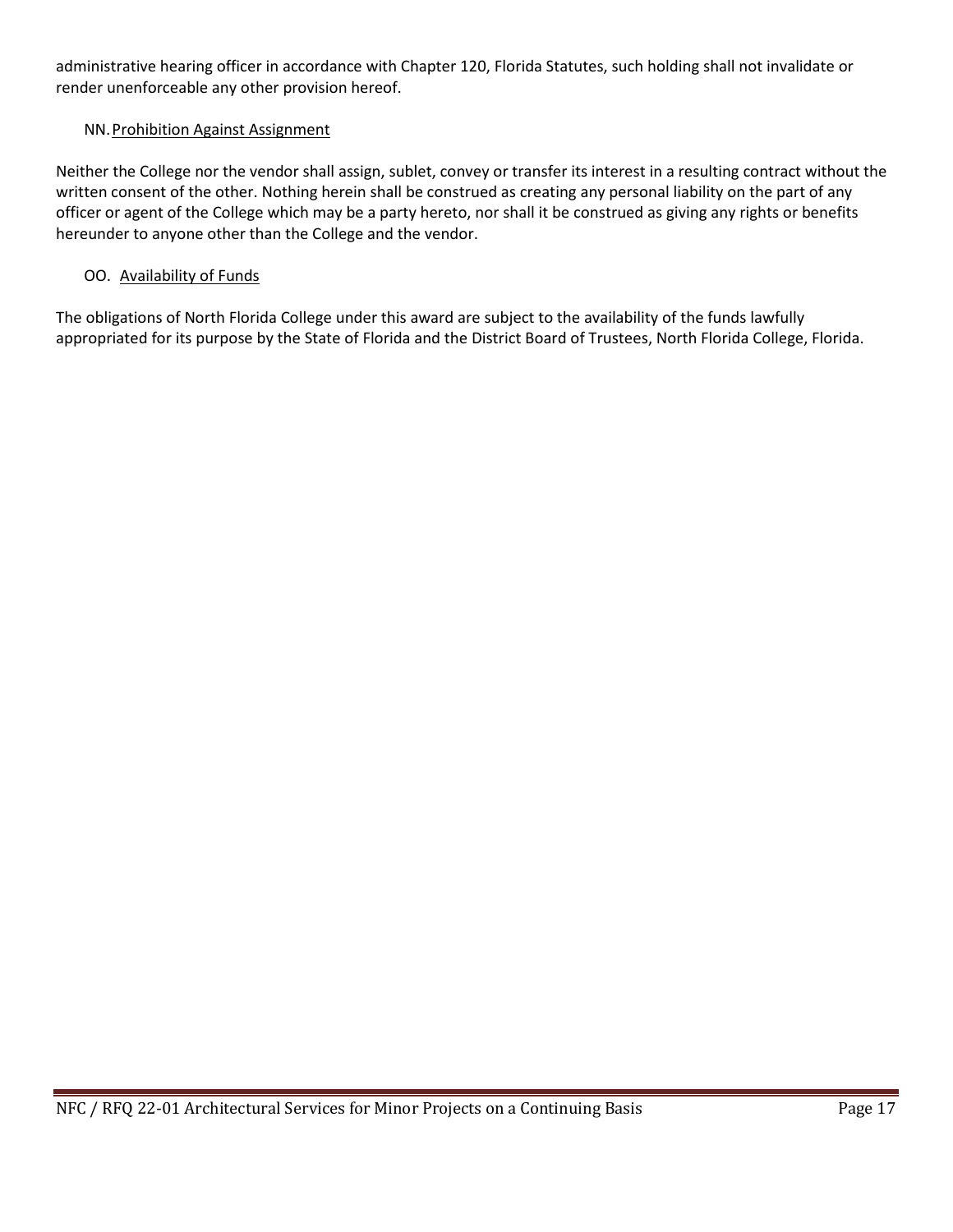## **SECTION THREE SUBMITTAL INSTRUCTIONS, DATES AND SELECTION PROCESS**

#### A. Instructions for Submittal of Responses

If there are any questions concerning the RFQ, direct in writing VIA email [procurement@nfc.edu.](mailto:procurement@nfc.edu) Neither questions nor answers will be provided verbally. The last day for questions is 1/31/22 prior to 4:30 pm EST.

The response shall be submitted in a sealed envelope/box with "RFQ #22-01 Architectural Services Minor Projects Continuing Basis" clearly indicated on the outside of the envelope/box.

#### **Submit to: North Florida College ATTN: RFQ – Architectural Services Employee Services, Building 3 325 NW Turner Davis Drive Madison, Florida 32340**

**One (1) original and six (6) copies** of the response must be furnished on or before the stipulated deadline. **Response must arrive at the address listed above PRIOR TO 2:00 P.M. EST on Monday, February 7, 2022 to be considered. Responses received after 2:00 P.M. EST on 2/7/22 will NOT be considered.** In addition, responses received via Facsimile or Email will NOT be considered. If not responding to the RFQ, please submit a "No Response" in the form of a letter to NFC.

Proposers that do not comply with the college's procedures or deadlines established will not be considered. All submittal information received will be retained by the College. Proposals received after the stipulated date and time will not be accepted and will be returned unopened to the proposer. Proposals that do not comply with the instructions set forth, and/or do not include the qualifying information required, may be considered incomplete and may be rejected.

Proposers are cautioned that they are responsible for delivery to the specific location cited in the RFQ. Therefore, if your proposal is delivered by an express mail carrier or by any other means, it is your responsibility to ensure delivery to the specific address and office location. This office will not be responsible for deliveries made to any place other than the specified address and office location.

The College shall in no way be responsible for delays caused by any occurrence. The time/date stamp clock located in Employee Services in Building 3 at 325 NW Turner Davis Drive, Madison, Florida 32340 shall serve as the official authority to determine receipt of any proposal. The RFQ submittal time/date must be, and shall be, scrupulously observed. Proposals received after the specified time and date shall be considered nonresponsive and therefore not eligible for consideration.

Proposals will be evaluated by an evaluation team in accordance with procedures of Chapter 287.055, Florida Statutes. The College reserves the right to reject any or all proposals when it feels it is in the best interest of the College. Based on the evaluation of the written responses in Phase I of the screening selection process, proposers will be ranked and a minimum of three proposers will be required to discuss their responses and participate in an interview/presentation to the evaluation team during Phase II of the screening selection process.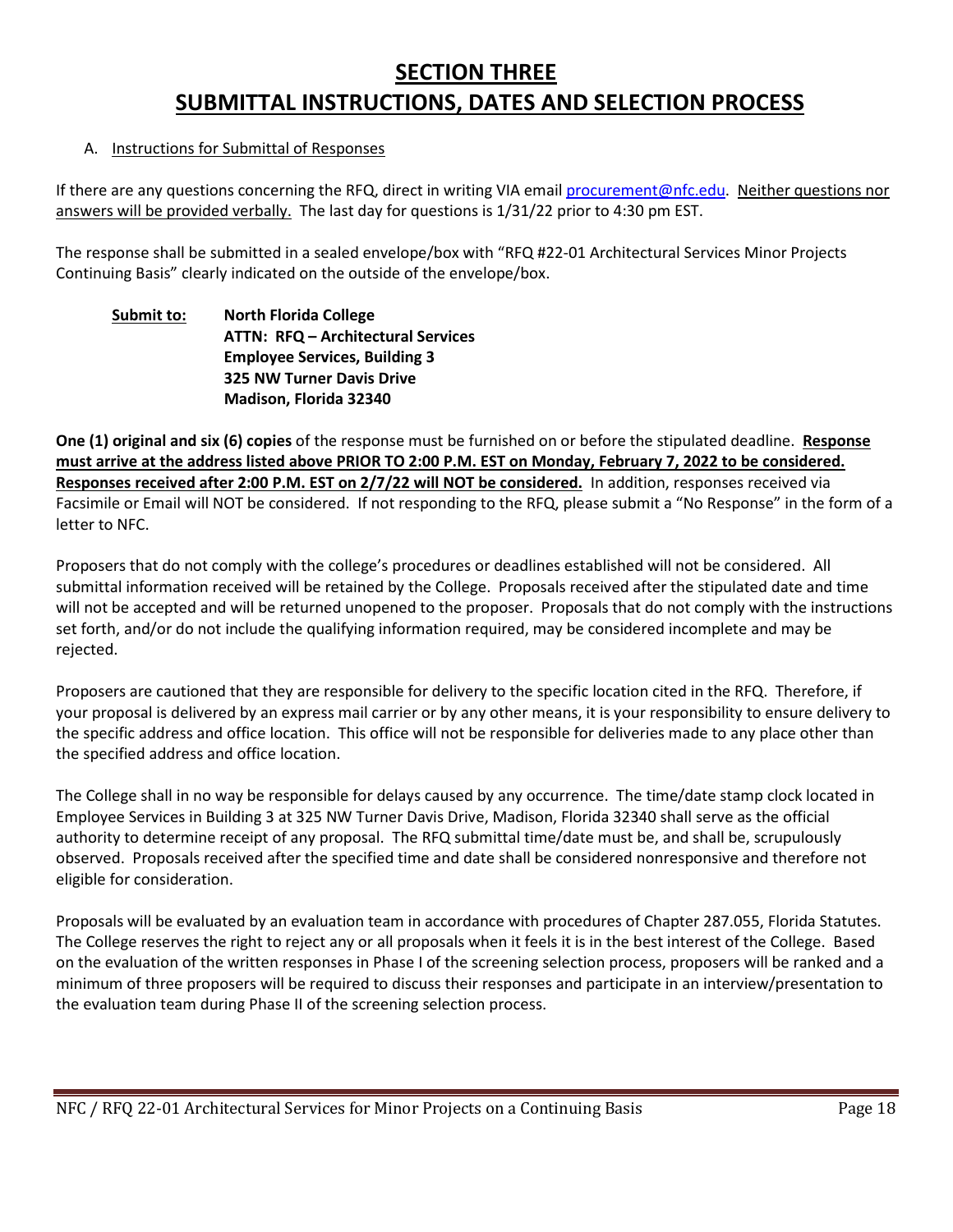All information submitted by proposers is subject to the Laws of Perjury as set forth in Chapter 837, Florida Statutes. In the event a proposer is found to have committed perjury, such proposer shall be ineligible for consideration for future projects.

#### B. Request for Qualifications Pertinent Dates

| Legal Ad to be advertised:                     | Website - January 14, 2022<br>Wednesday, January 19, 2022                                                                                                                                                    |
|------------------------------------------------|--------------------------------------------------------------------------------------------------------------------------------------------------------------------------------------------------------------|
| Last Day for Questions:                        | Prior to 4:30 P.M. Eastern Time<br>Wednesday, January 31, 2022                                                                                                                                               |
| RFQ Submittal:                                 | Monday February 7, 2022<br>PRIOR TO 2:00 P.M. EST<br>North Florida College ATTN: RFQ - Architectural Services<br><b>Employee Services, Building 3</b><br>325 NW Turner Davis Drive<br>Madison, Florida 32340 |
| Oral Evaluation Committee Meeting of finalist: | Friday, 2/11/22 2:00 P.M. Location TBD                                                                                                                                                                       |

District Board of Trustee Meeting Tuesday, February 15, 2022

Recommendation for intended award to be posted on website on or about Monday February 14, 2022 <https://www.nfc.edu/about-nfc/procurement-contracts/>

## C. Screening Selection Process/Evaluation Criteria

#### **SCREENING SELECTION PROCESS/EVALUATION**

In order to facilitate review by the evaluation team, proposers are requested to respond and index their written responses with the same tab notations as contained herein (Phase I Evaluation Criteria). Written responses must be typed and shall not exceed seventy-five (75) pages, including charts and pictures. Responses should be prepared simply and economically providing a thorough, clear and concise delineation of all information submitted. Color displays and promotional materials are neither required nor desired. All corrections made by the proposer prior to the opening must be initialed and dated by the proposer. No changes or corrections will be allowed after responses are opened.

The College will organize an evaluation team who will review independently the first seventy-five (75) pages submitted of responsive proposals as part of phase one of the screening selection process. The evaluation team will meet in a phase one public evaluation meeting (see schedule in Section Three, Letter B of this solicitation) and individually assign phase one written evaluation points for each criterion as defined herein.

In phase one of the screening selection process, each evaluation team member can assign a maximum of one hundred (100) points for each proposer's written response. All of the evaluation team members' individual maximum points per

NFC / RFQ 22-01 Architectural Services for Minor Projects on a Continuing Basis Page 19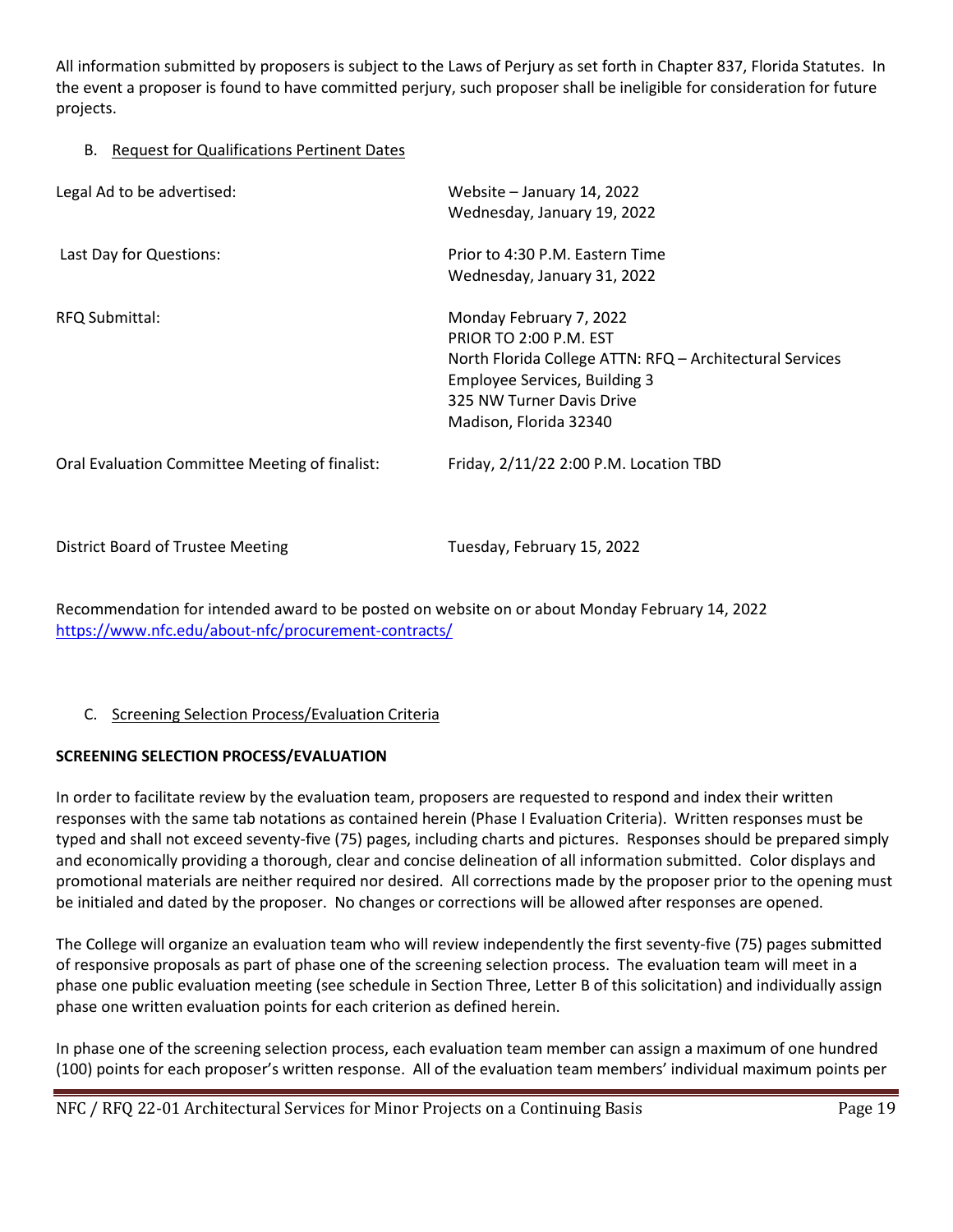proposal will be totaled and an average score will be calculated. Based on the average calculated score, the proposers will be ranked highest to lowest with 100 average score being the highest. A minimum of three (3) of the top ranked proposers will be short listed and asked to return for phase two of the screening selection process.

## **The following Tab One (1) to Tab FOUR (4) represents the Evaluation Criteria utilized in Phase One (1):**

#### **TAB ONE: Qualifications/Staffing (0-25 Points)**

Provide the following information as it relates to the proposed project team's qualifications and staffing:

- a) Professional qualifications and capabilities of the firm and specific individuals to be assigned to the project. Resumes must be included and should include the following information:
	- Name/Title/Name of Firm/Project Assignment
	- Years of experience in role with current firm and in a similar role with other firms
	- Education, certifications, active licenses and/or registrations and/or special training
	- Other experience and qualifications that may be relevant to the project (i.e. sustainability experience, similar projects)
- b) Describe current workload commitments and ability to staff NFC continuing service projects of all sizes at any of the NFC locations.

Consideration will be given to, but not limited to, professional registrations, years of experience, and experience with similar State of Florida higher education facilities and other experience/qualifications that may be relevant to the proposed project.

**NOTE:** It is preferred that key personnel, specialists and individual consultants be present and participate in the phase two presentation (interview) of the screening selection process if selected for participation.

#### **TAB TWO: References/Experience (0- 45 Points)**

Provide at least 3, no more than 5, examples of continuing service contracts similar in nature to those described herein; provide the following information:

- a) Project owner name (include contact name/email address) and location(s) of work
- b) Term of continuing service contract(s)
- c) Document history of meeting project schedules
- d) Document history of accomplishing services within established budget, include planned vs. actual
- e) Document cost savings and/or cost increases

#### *OR*

If proposer has no examples of being awarded a continuing service contract, instead, provide at least 3, no more than 5, previously completed projects that may be similar in nature (i.e. projects that included working with owner **and** had a construction budget of less than \$4 million dollars). Provide the following information:

- a) Project owner name (include contact name/email address)
- b) Scope, size, location and cost of project; include one project photograph; list project team members (i.e. construction manager, engineer, subs, proposer's individual team members)
- c) Document the ability to meet the project schedule
- d) Document the ability to complete the project within the established budget, include planned vs. actual
- e) Document all cost savings realized; include cost increases, if any, and why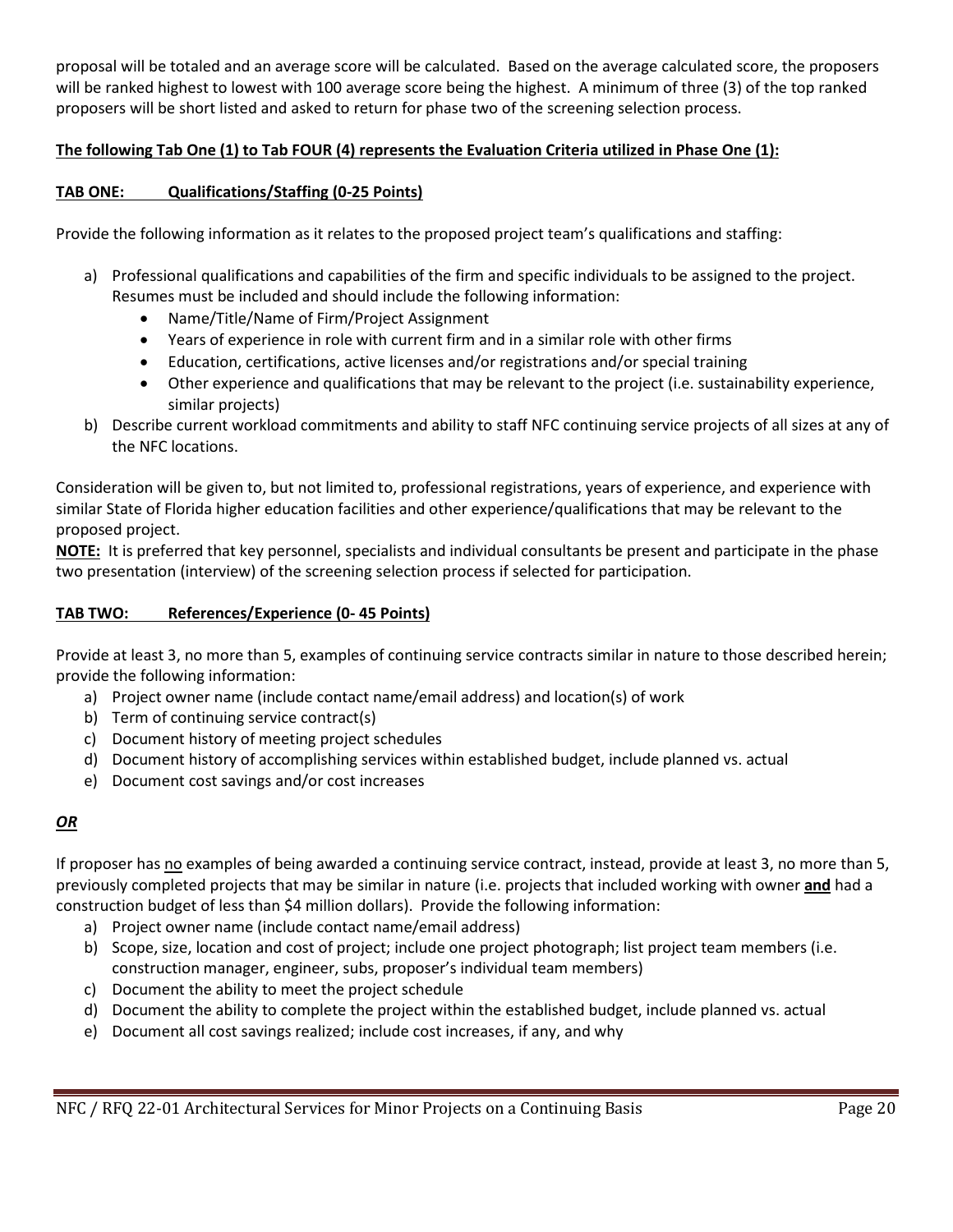**DO NOT include** NFC projects in any examples **and DO NOT include** NFC former or current employees or NFC District Board of Trustees former or current Board Members as references.

Consideration will be given to, but not limited to, similar higher education facilities experience in the State of Florida as well as those teams that have the ability to provide good design solutions that ensure maintenance of user satisfaction while maintaining project budget constraints and the ability to work with construction managers and/or owners. In addition, the College will consider the ability to provide other services, such as construction administrator services. Lastly, the College may consider the proposer's past performance with the College on projects awarded and completed. Not having a past performance record with the College will not negatively impact a proposer.

#### **TAB THREE: Methodology (0-25 Points)**

Describe methodologies employed that document the capabilities of proposer to work collaboratively with the College to successfully manage quality, cost, time and scope when providing architectural services in areas to include, but not limited to, programming, schematic design, design development, contract documents, contract administration, as-built documents post construction services, and construction administrator services.

Describe firm's ability to fast track projects whether the construction budget ranges from small (i.e. \$100,000) to just under \$4 million.

## **TAB FOUR: Required Documents (0-5 Points)**

- a) **SUBMIT** a properly executed "Conflict of Interest Disclosure Form". The form can be found at the following website: <https://www.nfc.edu/about-nfc/procurement-contracts/>
- b) **SUBMIT** a properly executed "IRS Form W-9, Request for Taxpayer Identification Number and Certification". IRS Form W-9 can be found at the following website: <https://www.nfc.edu/about-nfc/procurement-contracts/>
- c) **SUBMIT** a properly executed "PUR7068 Form". Form "PUR7068" can be found at the following website: <https://www.nfc.edu/about-nfc/procurement-contracts/>
- d) **Provide documentation** of all **licenses** required by the State of Florida to perform the duties required by the project specific to the proposing architectural firm
- e) In Section Two of this RFQ #22-01, vendor liability requirements are provided that depicts the requirements vendor needs to adhere to in the event a respondent is awarded a contract as a result of RFQ #22-01. **Provide Certificate of Insurance copies depicting current and active insurance coverage AND confirming workers' compensation, public liability and property damage as required by law.** Respondents acknowledge and agree to purchase and maintain insurance coverage and limits as noted in Section Two of this RFQ prior to entering into any contract with the College and will maintain coverage and limits as required.

#### **SCREENING SELECTION PROCESS/EVALUATION CRITERIA PHASE TWO (2):**

An oral presentation (interview) will be conducted with the highest ranked short listed firms as a result of phase one of the screening selection process. The short listed firms will be notified of the date and time allotted for their presentation (interview) as well as the evaluation criteria to be used in the evaluation of the presentations. The evaluation team will meet in a phase two public evaluation meeting immediately following the last scheduled presentation and evaluate the presentations based on the evaluation criteria for phase two of the screening selection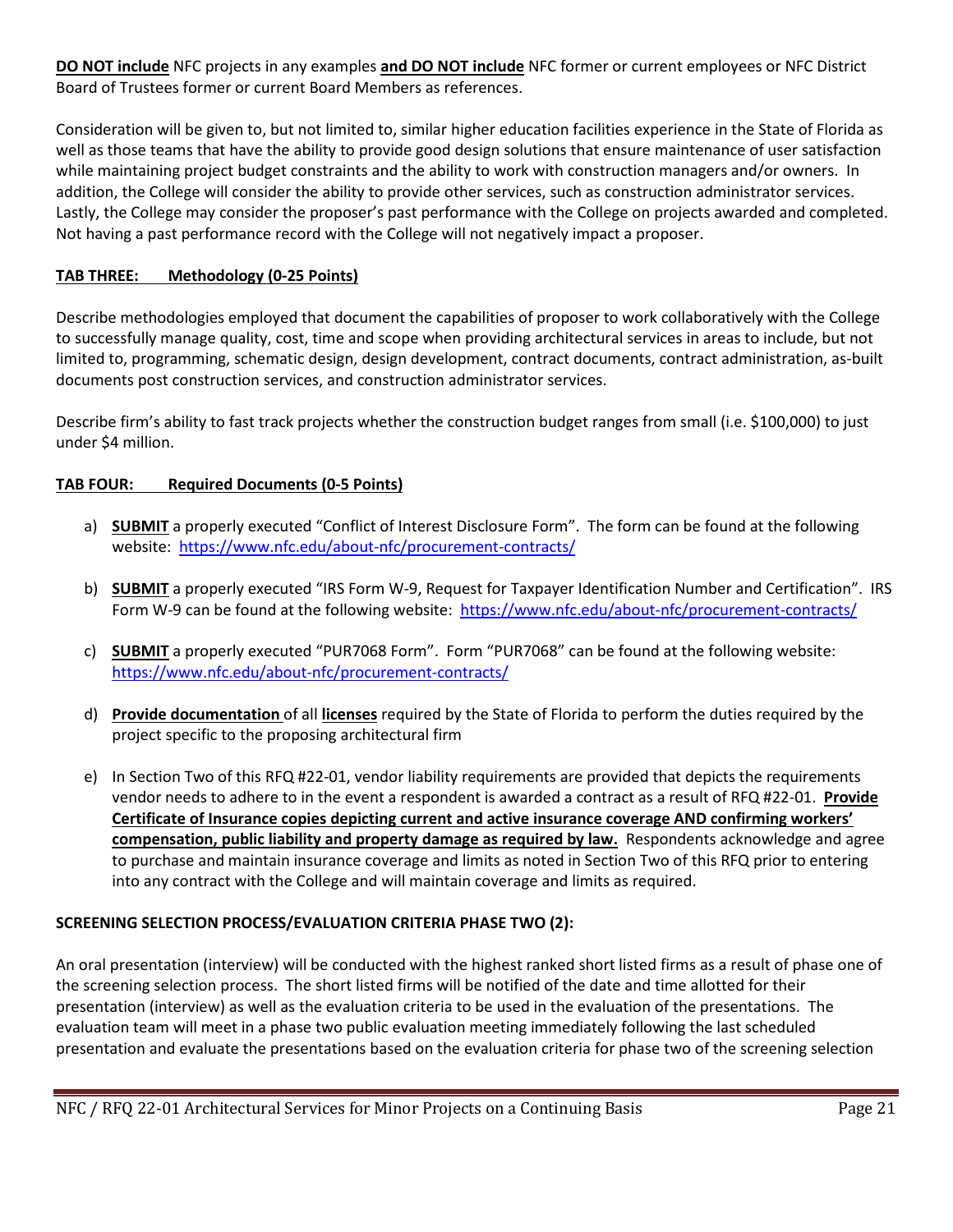process. Evaluation team members will individually assign phase two written evaluation points for each criterion. Phase one and phase two are evaluated separately and, at no point, are combined to represent an overall score.

In phase two of the screening selection process, each evaluation team member can assign a maximum of one hundred (100) points for each proposer's presentation (interview). All of the evaluation team members' individual maximum points per proposer will be totaled and an average score will be calculated. Based on the average calculated score, the proposers will be ranked highest to lowest with 100 average score being the highest. The ranking will be presented to Administration.

The College reserves the right to select proposals which, in the opinion and discretion of the College, will be in the best interest of the College and/or the most advantageous to the College. Following approval of the intended award by the District Board of Trustees, an agreement will be executed between the College and selected vendor.

## **The following Tab One (1) to Tab Three (3) represent the Evaluation Criteria utilized in Phase Two (2):**

#### **TAB ONE: Introduction/Workloads (0-30 Points)**

Briefly provide an understanding of the project and describe qualifications, staffing and experience as presented in phase one, tabs one and two, concentrating on projects accomplished in higher educational facilities in the State of Florida. Demonstrate capacity to provide services on a timely basis by comparing the total man-hour potential of the firm with the currently committed future man-hours to be allocated to other projects and clients. Describe techniques used in order to accomplish a heavy work-load that may exceed current weekly/monthly capacity especially if a project is considered 'small' (i.e. construction budget of \$100,000).

## **TAB TWO: Quality Control/Communication (0-25 Points)**

Concentrating on higher educational facility projects accomplished, describe and provide examples of methods and coordination between drawings, other disciplines involved in the project, field work, owner standards, etc. that ensure quality control.

Describe communication methods with all stakeholders of a project. Include items such as, but not limited to, types of records, reports, monitoring systems and information management systems used by firm to aid in communication.

#### **TAB THREE: Methodology/Schedule (0-45 Points)**

Illustrate methodologies employed by your company to work collaboratively with the College and other disciplines throughout the balance of any project, including the ability to provide construction administration services. Describe methodologies to include, but not limited to, programming, schematic design, design development, contract documents, contract administration, as-built documents and post construction services and how can these methodologies be adjusted quickly due to project type/cost, especially with fast-track projects that may be relatively small in nature in scope and/or budget.

## **INTENDED AWARD POSTING**

Following phase one and phase two of the Screening Selection Process, it is the sole responsibility of all proposers to visit the websit[e https://www.nfc.edu/about-nfc/procurement-contracts/](https://www.nfc.edu/about-nfc/procurement-contracts/) to view the intended award public posting on the date specified in Section Three, Letter B, of this solicitation.